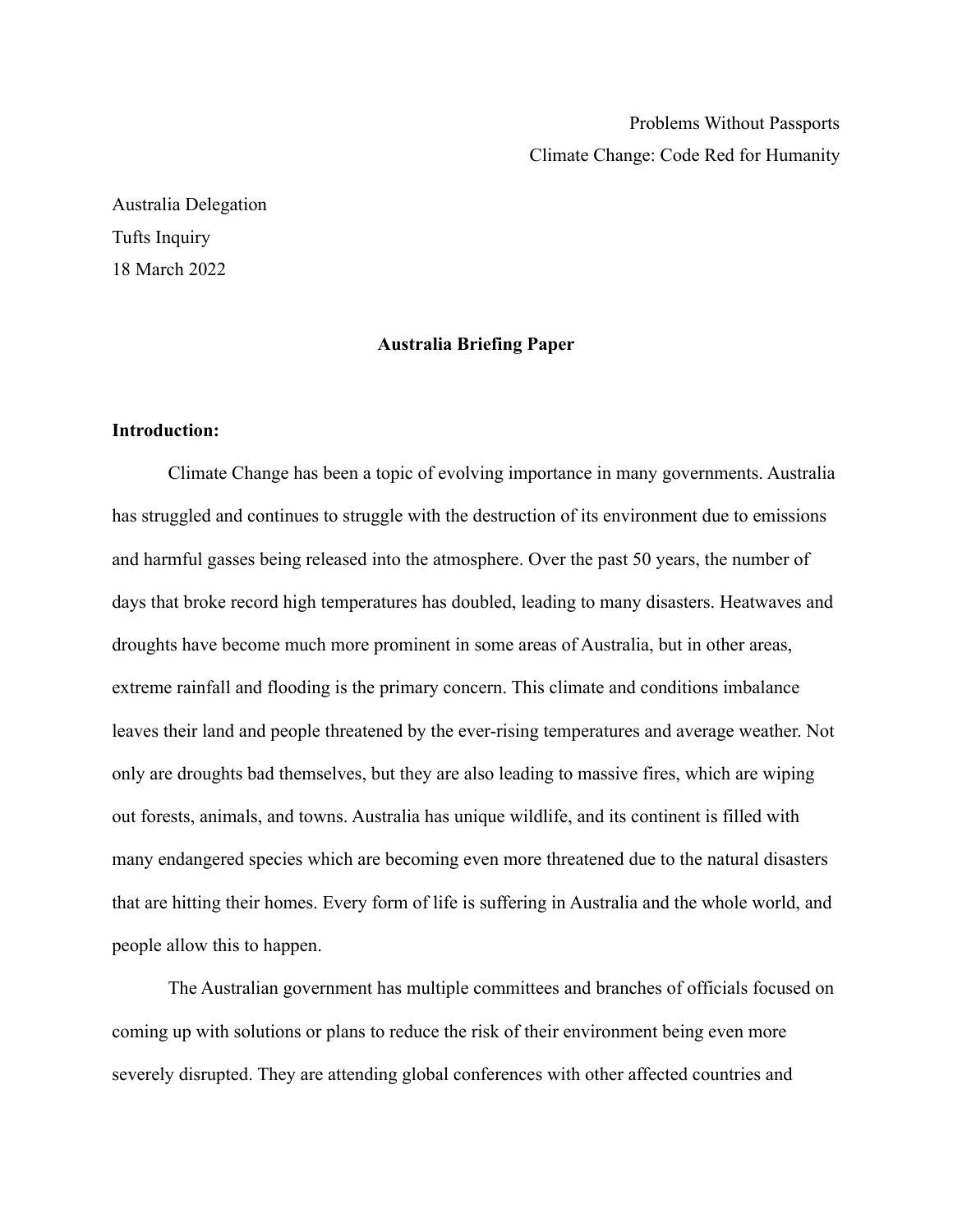working hard to lessen this crisis. Australia is looking at all of the factors that contribute to the problem and solution; global agreements, economic effects, the energy industry, and human rights and security to ensure that a solution is being worked towards to save their environment.

## **Background:**

It is unclear who first discovered the island of Australia. Some historians guess that China landed on it before documented history due to China's control of Southeast Asian waters during the 15th century. Muslim settlers established a settlement just 300 miles away in Southeast Asia, and some could have wandered onto the continent accidentally. Portugal also may have discovered it accidentally during their many voyages, with evidence of enslaved people being supplied from Melville Island and Island off the main coastline of Australia. Spanish Viceroys may also have discovered it in their attempts to find new land. However, the Dutch had the first documented landing in Australia when Dirik Hartog accidentally stumbled upon it while sailing his ship, the Eendracht, in 1616. He and his crew explored nearly 1000 miles of the southern coast. The Dutch did not continue exploring for much longer, and Britain soon took over. William Dampier, a British buccaneer, sailed down to the western coast and examined it for another 1000 miles in 1699. However, when he returned to Britain, he was critical of the land and its people, so Britain did not send another ship until the middle of the 18th century. Britain wanted to see its empire expand to the east, and they supported several voyages to Australia. In 1770, Captain James Cook dubbed the land he had arrived on "New South Wales." This name would stick through modern times. Cook led several voyages, which would lead to some settlements being made, but did not fully explore the continent. Australia officially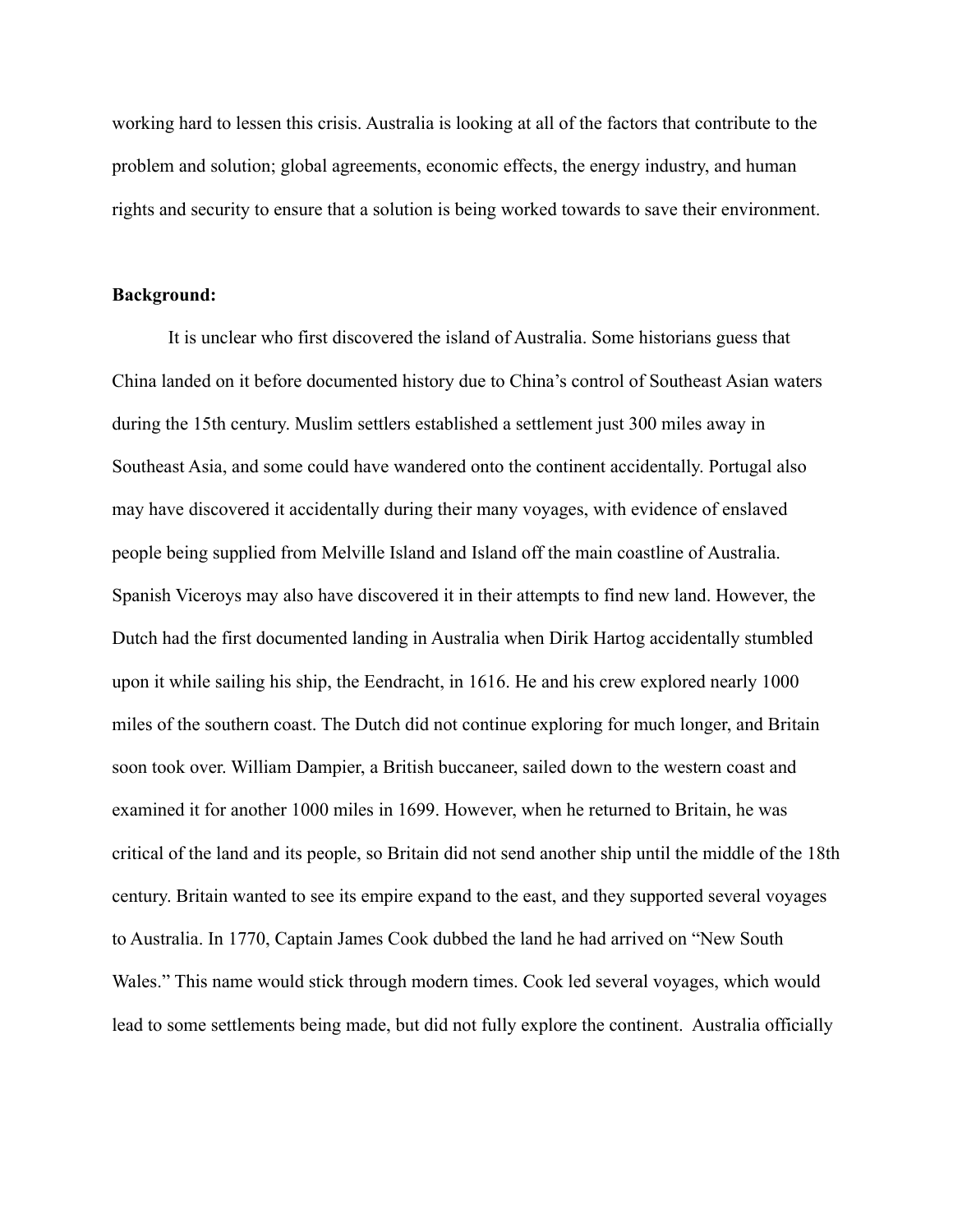became an English colony in 1788 and would stay that way, mainly as a penal colony, until 1901, when it gained its independence.

When James Cook wanted to set up a colony in Australia, he had to set a boundary between New Holland and New South Wales. In 1788 the borders of the two territories were established in Cape York. New South Wales acquired the east side of the island, which also included Tazmania and New Zealand at the time. Later, in 1803 new settlements were made so the French could not make any colonies. Also, convicts from New South Wales would go to Van Diemen's land, modern-day Tazmania. Then in 1825, Van Diemen's land became a separate colony, and New South Wales expanded its border into New Holland so they could include the new community. Britain settlers started to move into New Holland land and make settlements along the swan river in 1829. In 1831, Britain took over New Holland and named it western Australia. Then in 1836, a bit of the southern part of New South Wales became a new colony called South Australia. Since there was a lot of settlement in the northern part of New South Wales, a brand new territory was made called Northern Australia in 1847. However, this colony failed, returning to New South Wales in 1849. One aspect of New South Wales was made up of escaped convicts from former Van Diemen's land, now called Tasmania, since 1850. This part of New Wales Land split and became a separate colony called Victoria in 1851. Still, The eastern side of South Australia started to make settlements northeast in New South Wales territory. The settlements became a separate colony in 1859 called Queensland. From 1862 to 1863, Queensland expanded west, taking away the northern part of New South Wales and making it part of Southern Australia. During the federation in 1901, Australian colonies looked a little different than it was initially. The territories now had western Australia in the west, Southern Australia in the middle, Tasmania as the southeastern island, Queensland in the mid and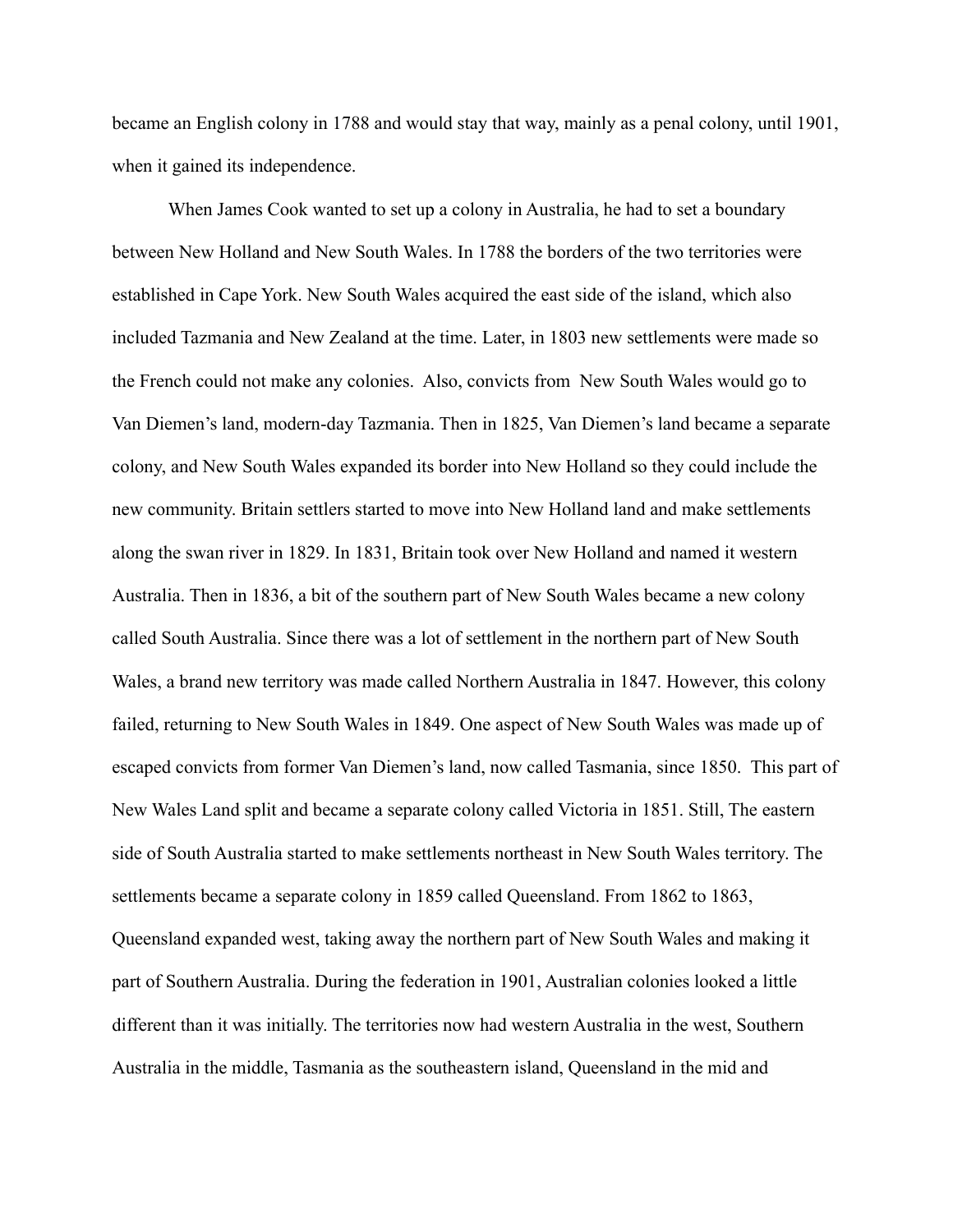northeast, Victoria in the southeast, and New South Wales in the east. Later in 1911, the northern part of Southern Australia became Northern Territory.

Australia was technically an independent country in 1901. However, it did not completely expel the British legal authority from the federal government until 1986. While it is independent, there are still some vestiges of British influence even today. An example is that Australia is still a constitutional monarchy with the English royal family, currently with Elizabeth II at the head, as the Monarch. However, in the United Kingdom, the royal family has no actual political power and simply serves as a figurehead and a cultural symbol. The political system that Australia uses is a parliamentary democracy. In which a parlement led by a Prime minister makes the laws for the country. Unlike for the United States president, there are no term limits for prime ministers. In Australia, prime ministers are not voted for directly by the people. Instead, they are voted for by members of parliament, meaning that the prime minister is usually the leader of the political party, or coalition, that is in power at the time. The current Australian prime minister is Scott Morrison of the Liberal Party of Australia.

#### **Key Points**

Global Governance:

- 1. Coming up with the right investments that are not only effective, but that are also able to be spread around the whole world.
- 2. How Australia is working with other nations and climate committees in order to find an attainable plan for reducing their hurtful impact on the climate change crisis.

Migration: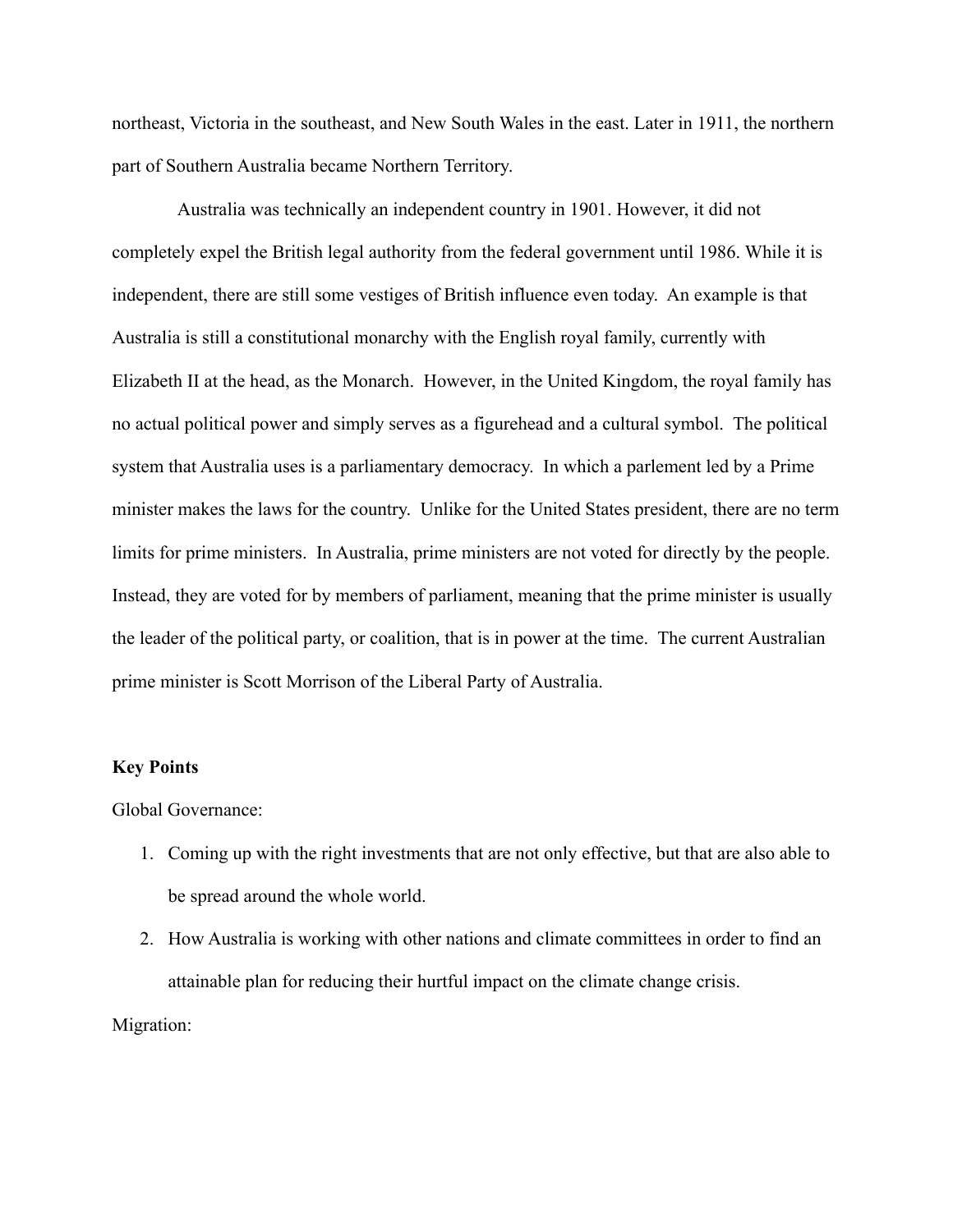1. How Australia has been responding to migration caused by climate change in regards to their wild life, and climate-refugees

Security:

1. The amount of security necessary to get into see Australia

2. How Australia is responding to the influx of refugees brought on by climate change Energy:

1. How Australia is continuing to lower emissions to reach its goals.

2. Australia's change in economy due to attempting to incorporate more fossil fuels.

Agriculture/Food Security:

- 1. How important the reduction of carbon emissions are to food security around the world
- 2. How we plan to deal with increased natural disasters and radical weather patterns that will affect how much food can be grown and where crops can be planted

Economic Development:

- 1. The amount Australia has spent to prevent and reduce global warming issues
- 2. The effect global warming has had to the economy

Justice and Human Rights

- 1. Indigenous and aboriginal rights as Australia has large population and climate change has the largest effect on their lifestyle which is deeply rooted in their connection to the land
- 2. Climate change refugees from local small island states

# **Issues**

#### **Global Governance- Maria Mironov**

Australia is becoming increasingly destroyed by the climate crisis which has become a top issue all around the globe. With their unique wildlife and need to preserve the environment,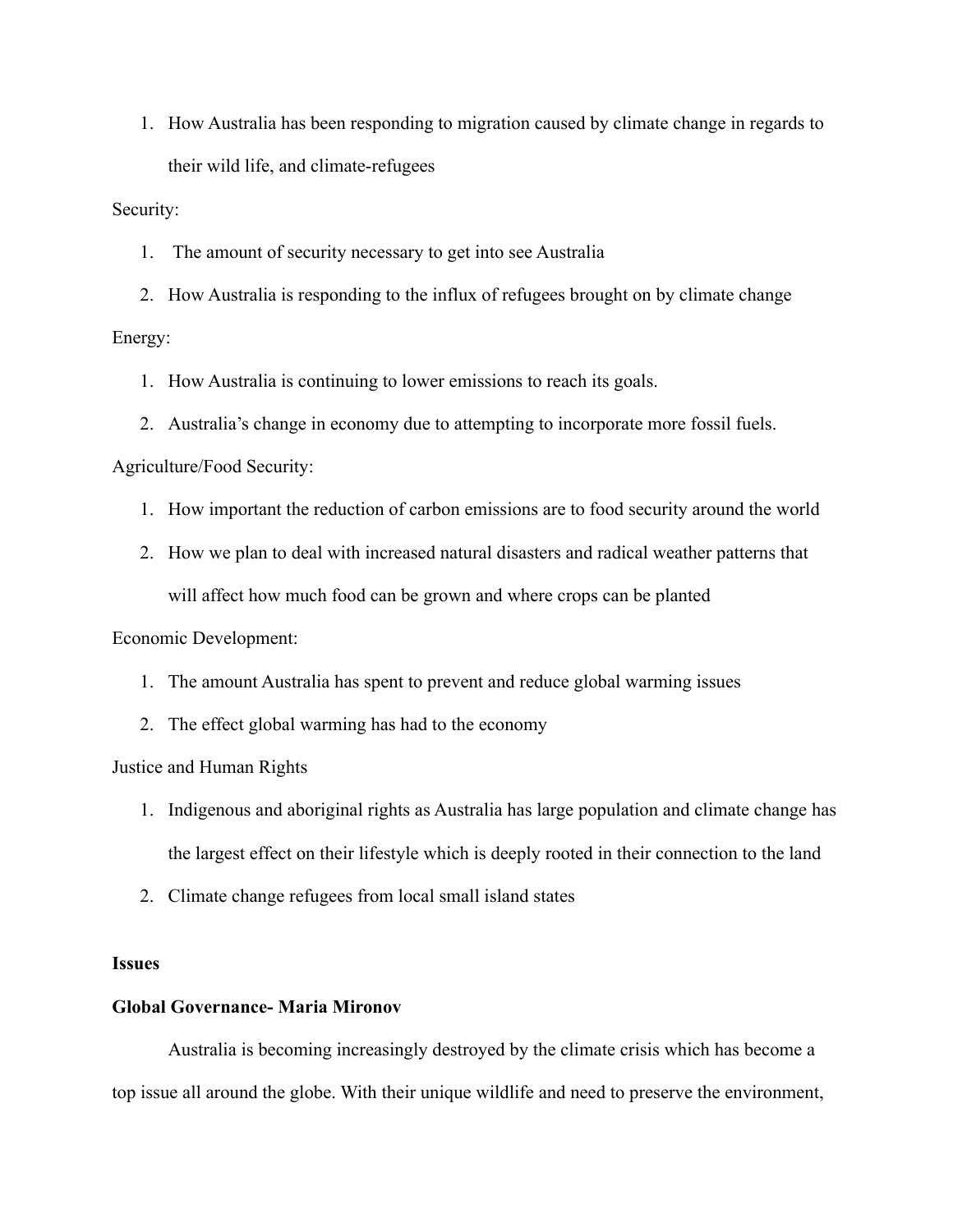wildfires and increasing temperatures have been leading to the deterioration of their ecosystems. As a result, the government has been attempting to make significant changes to its climate change reduction plans as a nation and on a global scale.

The Australian government is a representative democracy with a prime minister and a parliament. In addition to the main government, they have special committees such as the Clean Energy Regulator Committee and the Climate Council. Once citizens have turned 18, they can vote for parliament positions once every three years. The Indigenous population received the right to vote in federal elections in 1962, which was a step necessary for having fair representation in their society. Even though Indigenous people have the right to vote, they have to fulfill a lot of requirements in order to keep that right, and a large percentage of the Indigenous community is not as aware of their right to vote, making it difficult for them to have a say in political decisions. The Australian government is split into many different parties, but the three main ones are the Australian Labor Party, the Liberal Party, and the Nationals. As a whole, the government's prime issue recently has been reducing their effects on harmful emissions, mainly coming from their economy.

Australia is affected tremendously by climate change and is on close watch because of its extremely unique wildlife and environment. The nation is committed to global cooperation centered around finding an effective plan to battle the climate crisis. Australia is a crucial part of the United Nations and has been active in world affairs. They are one of the six highest financial contributors when it comes to the UN, and in 2019 they contributed 61,619,804 dollars (US dollars) to support the United Nations. Australia is hosting a pavilion at the UN Climate Change Conference in Glasgow, where they bring representatives from around the world for the COP26 conference. One of that conference's main goals is to reduce emissions by 26-28 percent by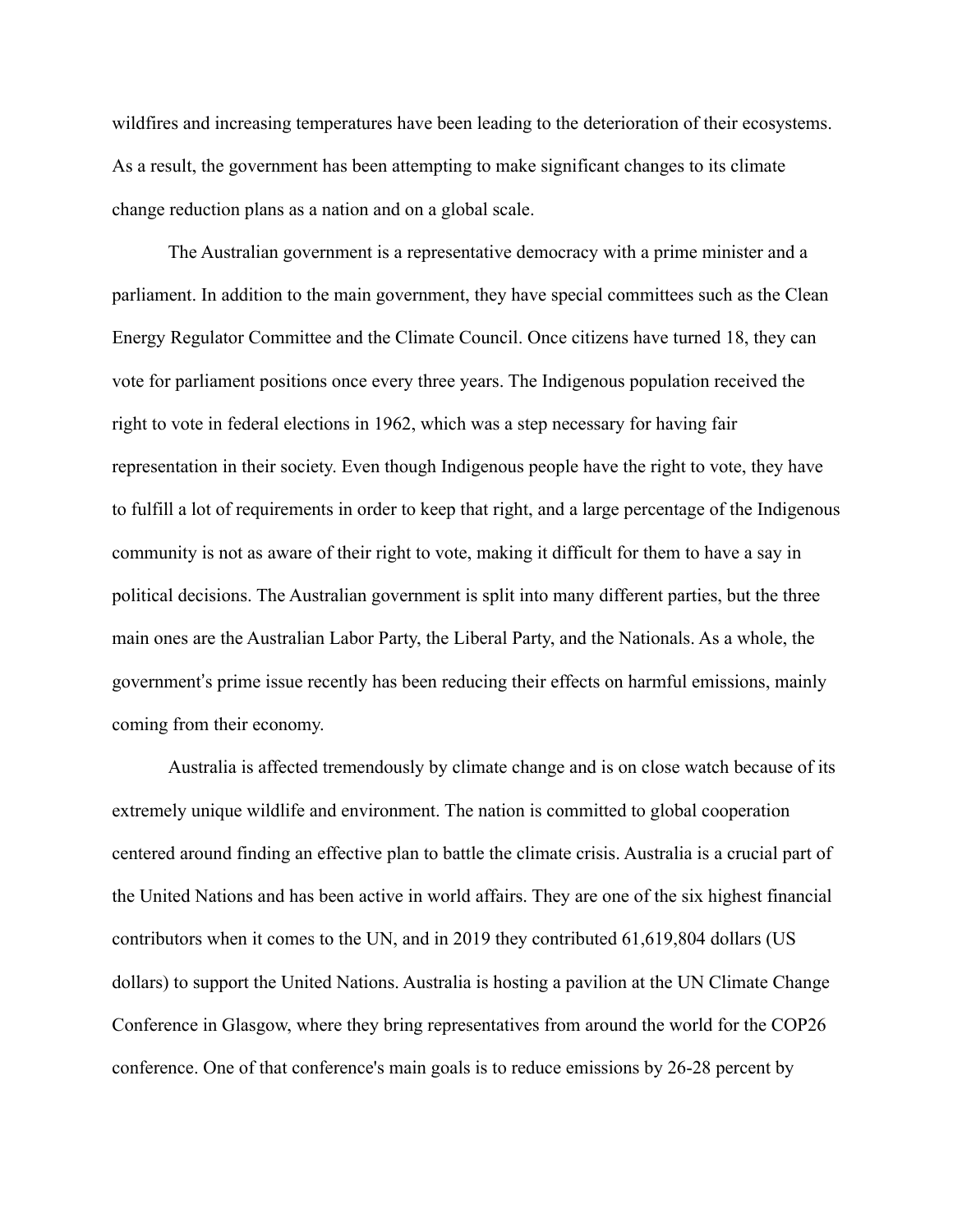2030. Australia is dedicated to protecting the most vulnerable communities, especially islands and the Indo-Pacific region, that are struck with the most disaster when it comes to the climate.

In order to achieve these goals, the government has signed the Paris Agreement, which was made in 2016 and aimed to strengthen the global response to climate change crises and create a global solution that requires immediate action. Additionally, the nation follows the Kyoto Protocol, which recognizes highly developed countries, such as Australia, that play a significant role in high levels of GHG emissions and need reduction strategies. Australia, a high producing and globally involved economically, has high contributions to emission levels. Their work has been centered around making significant changes to the economy to make it more environmentally friendly. Australia also attended the United Nations Framework Convention on Climate Change (UNFCCC), highlighting each participating country's nationally determined contributions (NDC). Australia's NDC is committed to net-zero emission by 2050, which has proven to be a challenging task that some people may say is too far-fetched.

Although Australia is taking action globally by signing agreements and being an active member of the United Nations and other organizations and committees that are centered around finding a global action plan to battle climate change, they have received a ton of criticism on their supposed lack of contribution. Since their country and surrounding islands have been heavily hit by disaster, critics say Australia should have been more involved because of its vulnerable state. Their government didn't sign an agreement called the "Global Coal to Clean Power Transition Statement '' which is the commitment of 23 countries to lessen coal power in the economy. Recognizing that Australia largely depends on coal for their economy, they decided not to sign the agreement, basically not working towards investing in new coal power plants. Australia has also been criticized for its plans for net-zero emissions by 2050. While that is a step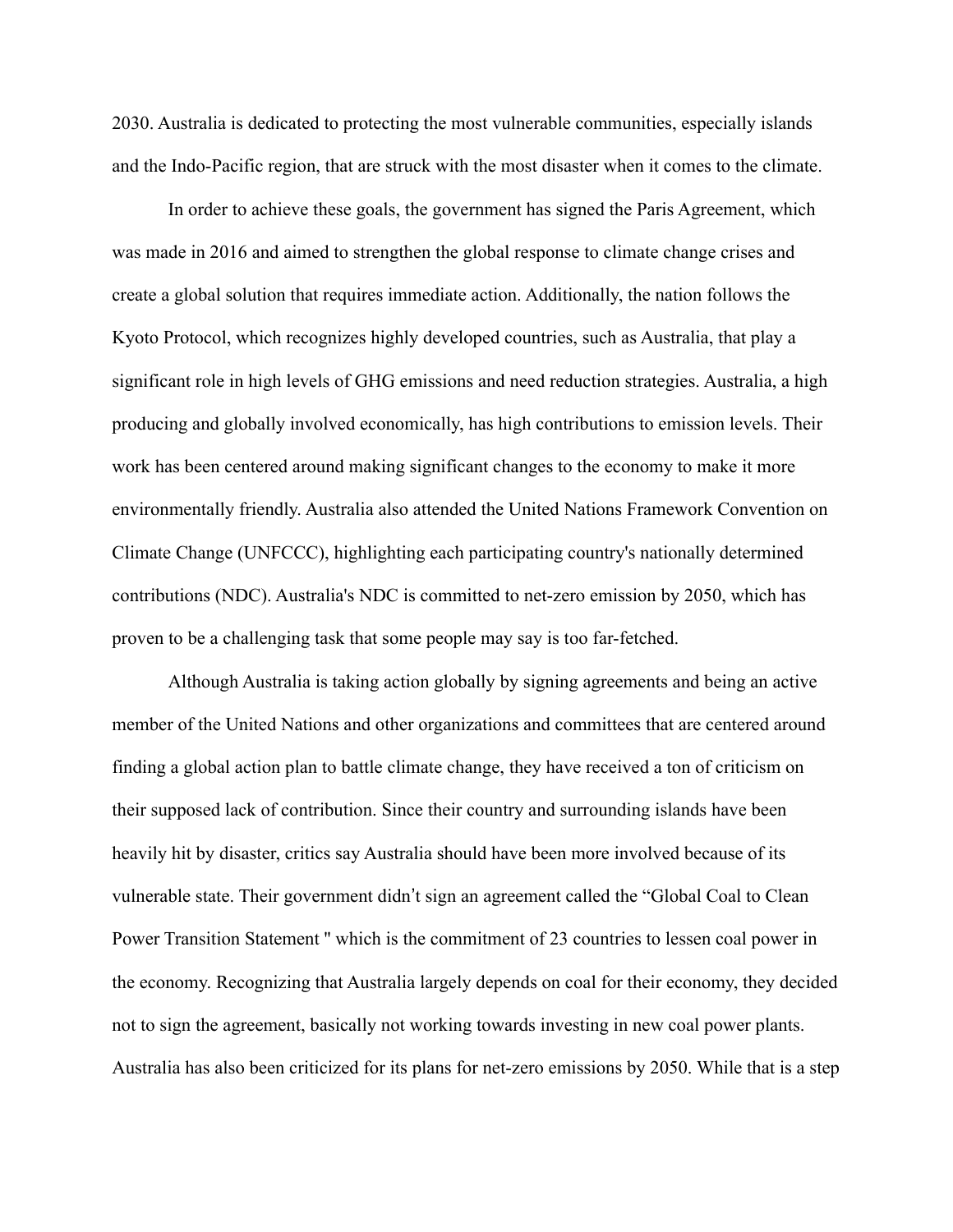in the right direction, many officials believe that the goal is unattainable. The Australian government is only setting this goal to seem further ahead than other countries.

That being said, Australia continues to invest in new technologies to lower emissions. They have also partnered with their Indo-Pacific neighbors to reduce their impact on the climate crisis. By creating more recent and more sustainable technologies and making them accessible to the economy, Australia creates a long-term investment to reduce emissions over time. For example, they have invested 1.4 billion dollars into building a more extensive hydrogen industry, which will replace natural gasses in homes, generate electricity for modes of transportation, and store energy for remote communities. The hydrogen industry is one of the more attainable goals Australia has put in place because of their abundance of natural resources available to make clean hydrogen and eventually supply the world with it.

With investments in sustainable energy, new technologies with great potential, and involvement in global conversations and agreements, Australia is a significant worldwide player and contributor to plans of reducing the impact they make on the climate crisis. If they continue to work with surrounding nations and increase their global effect, their economy will become more sustainable and will be able to keep their unique wildlife alive.

#### **Justice and Human Rights - Kate Hammerness**

Australia's position in the world has allowed it the freedom to develop using technologies with environmental impact. However, significant investments from developed countries like Australia are necessary as the fight against climate change continues. It is to be noted that Australia's economy is incredibly energy-intensive. The Australian government states this because it ought to be considered when calculating targets for Australia's emission reductions in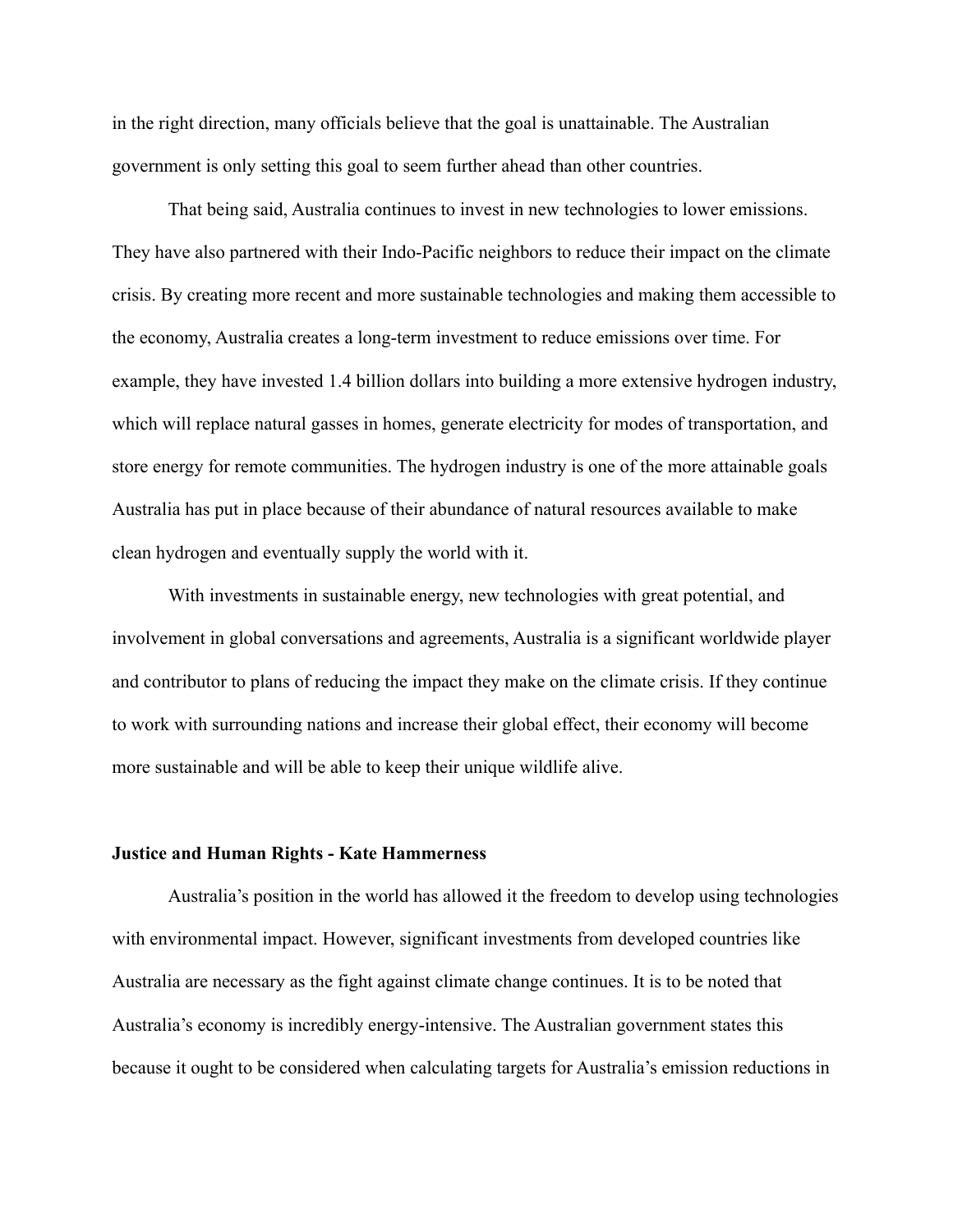the future. Australia is committed to international treaties such as the Paris Agreement, United Nations Framework Convention on Climate Change, and the Kyoto Protocol. The Department of Industry, Science, Energy, and Resources, the Department of Foreign affairs and Trade, as well as the Department of Agriculture, Water, and Energy negotiate and meet the country's obligations under international climate change agreements.

Australia is committed to responding to the needs developing, and the most impacted countries, have surrounding climate change issues. They are aware that they are a part of the Global North and because of this, are especially focused on assisting those countries most vulnerable to climate change. Australia has concern for these countries and their collective citizens and is active in offering adjustment as well as mitigation strategies for such groups. Australia is guided by the 1992 United Nations Framework Convention on Climate Change's (UNFCCC) guidelines around relationships with such countries. Articles of this convention dictate that considerations must be made around parties that bear disproportionate burdens of climate change, and that developing countries will 'take all practicable steps to assist such parties. Australia is aware that the Framework Convention and the Kyoto Protocol dictate that such developed countries ought to take steps, like Australia has done, to manage their emissions.

Australia is consistently working to respond to the effects of climate change. Australia's department of industry, service, energy, and resources manages and delivers the government's policies regarding climate change. Australia works to reduce emissions with: technology-led approaches, developing policies, encouraging and supporting industries, businesses, and consumers to reduce emissions, managing greenhouse gas emissions, forming partnerships to reduce emissions, and meeting obligations under the Paris Agreement. Australia's Emissions Reduction Fund or ERF also plays a role in mitigating climate change by providing incentives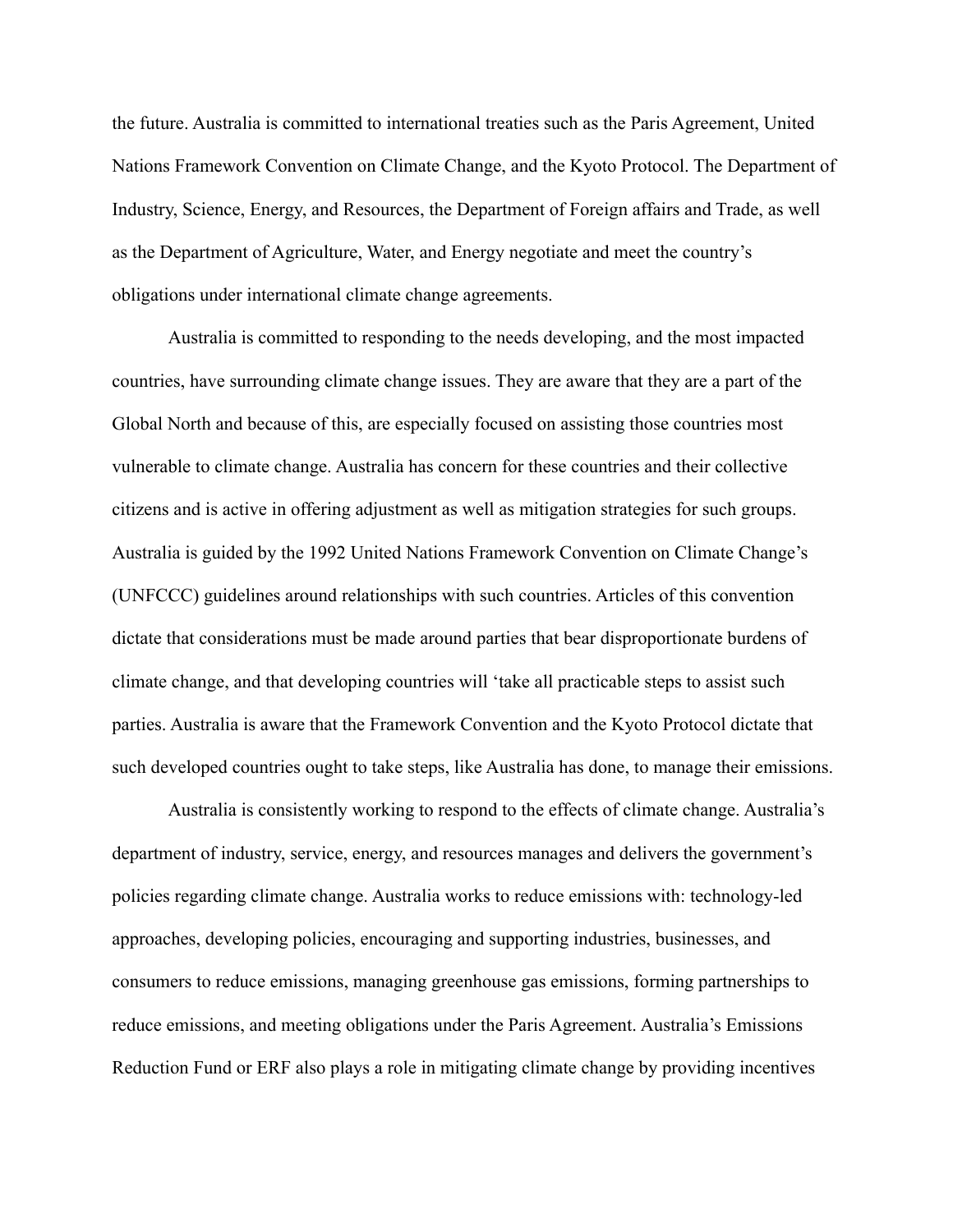for organizations and individuals looking to reduce their emissions. Now the main mechanism Australia utilizes to reduce the effects of climate change, the ERF has a widespread impact on the country. The Australian government catalogs emissions and observes the various sectors from which they come. Various climate advisory bodies also assist the government in meeting its climate policies and goals.

Australia is actively working to assist local countries that bear the burden of climate change. In partnership with the North Pacific, they meet governments' needs to build resilience against climate change and disaster events. As the effects of climate change intensify, these areas will require external support to mitigate the crises. Australia pledged in 2019 to spend \$500 million over the course of five years with aims to support climate change action and resilience against natural disasters that come with climate change in the Pacific region. This exceeds their 2016 commitment of \$300 million over 4 years in support of the Pacific. Australia continues to be in financial and domestic support of the Solomon Islands, Papua New Guinea, Fiji, Kiribati, and Tuvalu, among others - they are committed to assisting in climate-related disaster relief and being proactive in combating these disasters in such areas. Australia has also set aside, from the aid budget, \$140 million to encourage projects in the Pacific and South-East Asia that support low-emission investments and climate resilience.

Australia continues to be assisting the Global South, in particular, Small Island states neighboring Australia in the Indo-Pacific region. Australia is guided in their support efforts by both the Climate Change Action Strategy as well as The Indo-Pacific Carbon Offsets Scheme. Australia's development assistance program, the Climate Change Action Strategy, works with objectives to support other regions in tackling climate change. Partnering with countries to make the best use of their assistance, Australia aims to support countries in adapting to climate change,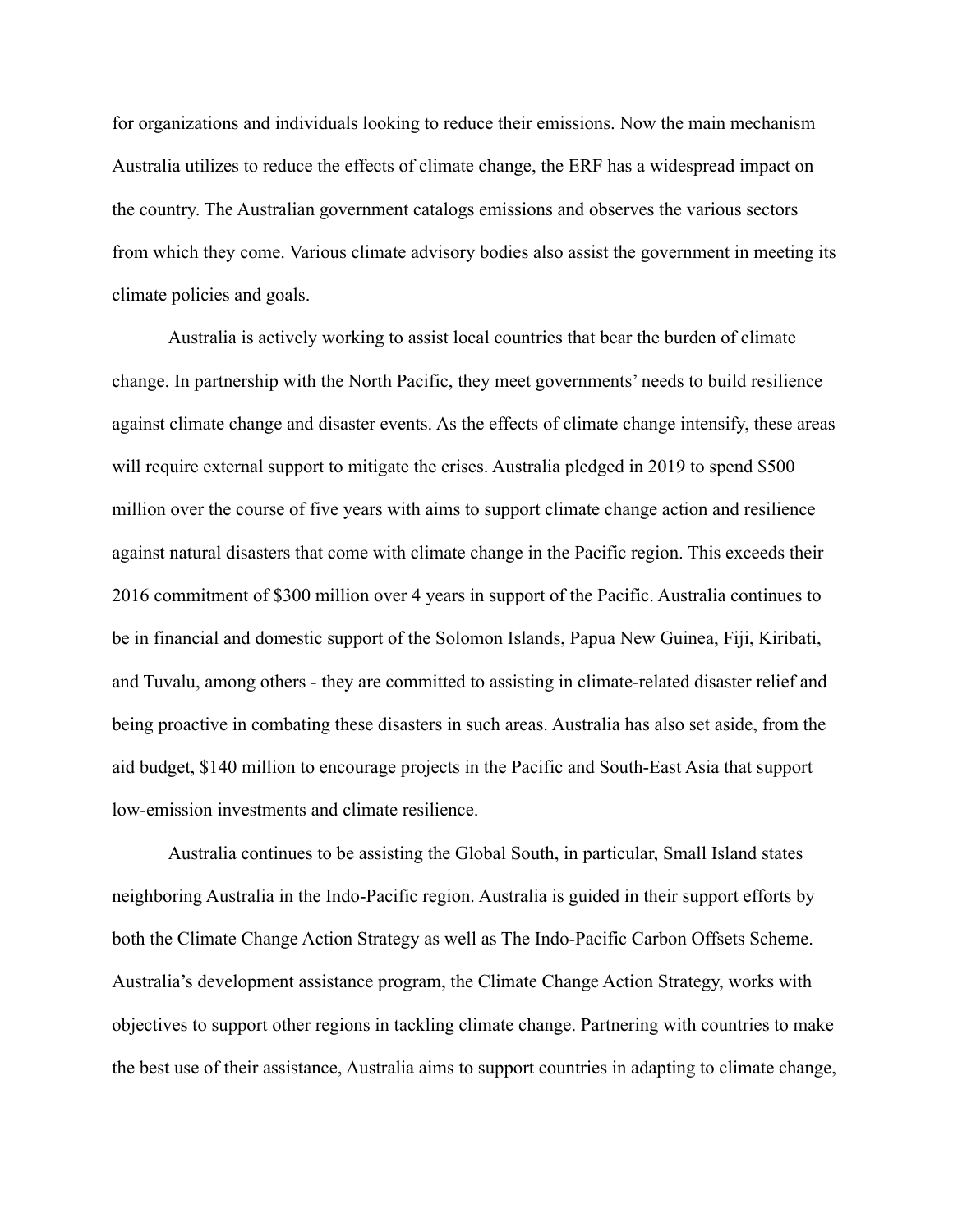promoting lower-emissions shifts, and creating innovative solutions to climate change. Australia has doubled its financial commitment for assisting developing countries to combat climate change to \$2 billion over 5 years starting in 2020.

Australia is a diversely populated country willing to accept well-assessed asylum seekers. Of Oceana's countries, Australia is the region's lead in migrant populations. 7.5 million people in their population are migrants, of the 25 million population, or about 30%. Of these migrants, many of their countries of origin are countries of the Global South, the homelands that are most distressed by climate change. Such countries that fall in the top 10 countries of birth for Australian migrants are New Zealand, the Philippines, South Africa, Vietnam, Malaysia, and Sri Lanka. As an active member of the U.N. Australia is taking notice of the recent ruling that states " if you have an immediate threat to your life due to climate change, due to the climate emergency, and if you cross the border and go to another country, you should not be sent back because you would be at risk of your life, just like in a war or in a situation of persecution". Australia is also aware that it's currently experiencing higher temperatures, extreme droughts, and fire as well as rising sea-level threatening Australian homes.

# **Agriculture and Food Security - Thomas Hodge**

The fact that Australia is an Island and that it is home to many different climates inside its massive area puts the nation in an interesting position regarding food security. With some regions supporting perfect weather conditions for agriculture and others being impossible to plant in, farmers tend to stick to a few specific areas of the continent to grow their crops. This makes Australia's agriculture industry highly dependent on these select regions, making it susceptible to radical weather patterns resulting from climate change. Despite this, however, the agriculture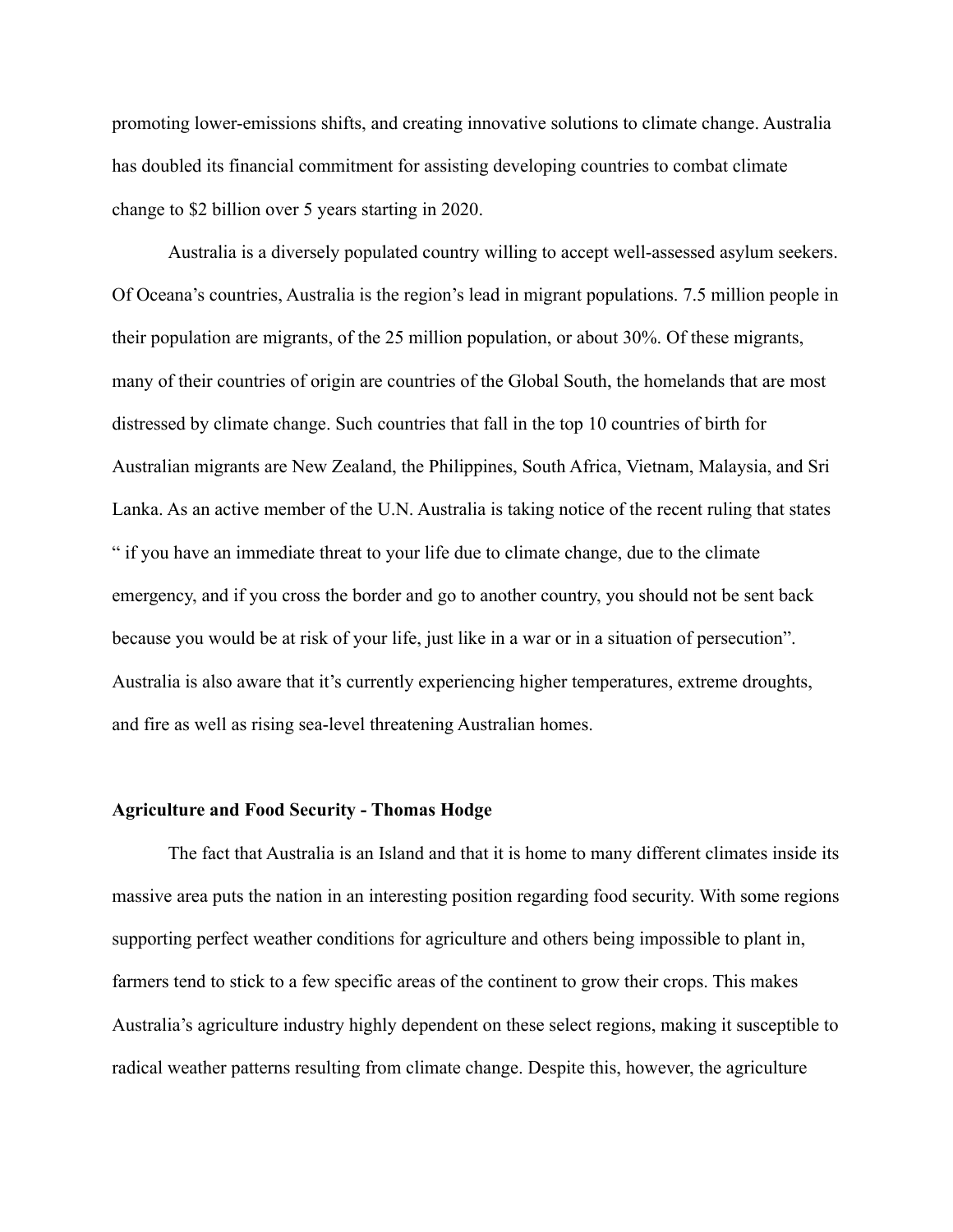industry manages to produce enough products to not rely on imports to support the nation's food supply. The items that it does depend on imports for are generally not grown on Australian soil.

Australia uses nearly 45% of its land for agricultural purposes. These agricultural purposes include growing crops like wheat, sorghum, oats, barley, corn, triticale, rice, sunflowers, peanuts, soybeans, canola, legumes, cotton, sugarcane, fruits, and tobacco, and raising livestock including cows, pigs, chickens, and goats to produce animal products like beef, pork, poultry, eggs, wool, mutton, and milk. Because Australia does not need all that it has to sustain itself, many products are exported to other countries. For example, 90% of textile materials, including wool and cotton, are exported, 80% of wheat is exported, 50% of barley and rice is exported, 40% of beef and legumes is exported, 30% of dairy products, including milk and eggs, are exported, and 20% of all fruits and vegetables grown are exported. In total, 70% of all agricultural products produced in Australia are exported.

Regarding how much Australia relies on its Agricultural industry to sustain its economy, the industry itself is largely unimportant, accounting for only 3% of the economy being dependent on it. In 2018, a census showed that around 318,000 people were employed in the agriculture industry in Australia, which accounts for around 2.5% of the national workforce. Most of the products needed to feed the nation are taken from the total supply before exporting the rest, making a decent profit.

As stated before, Australia can produce mostly enough products for its citizens that it does not need to import a large number of products. As a result, around 85% of the national food usage is domestically produced, while 15% is imported.

As for food security, Australia does reasonably well for itself. Having most of the nation's food produced domestically means that farmers can take it directly from the farm to the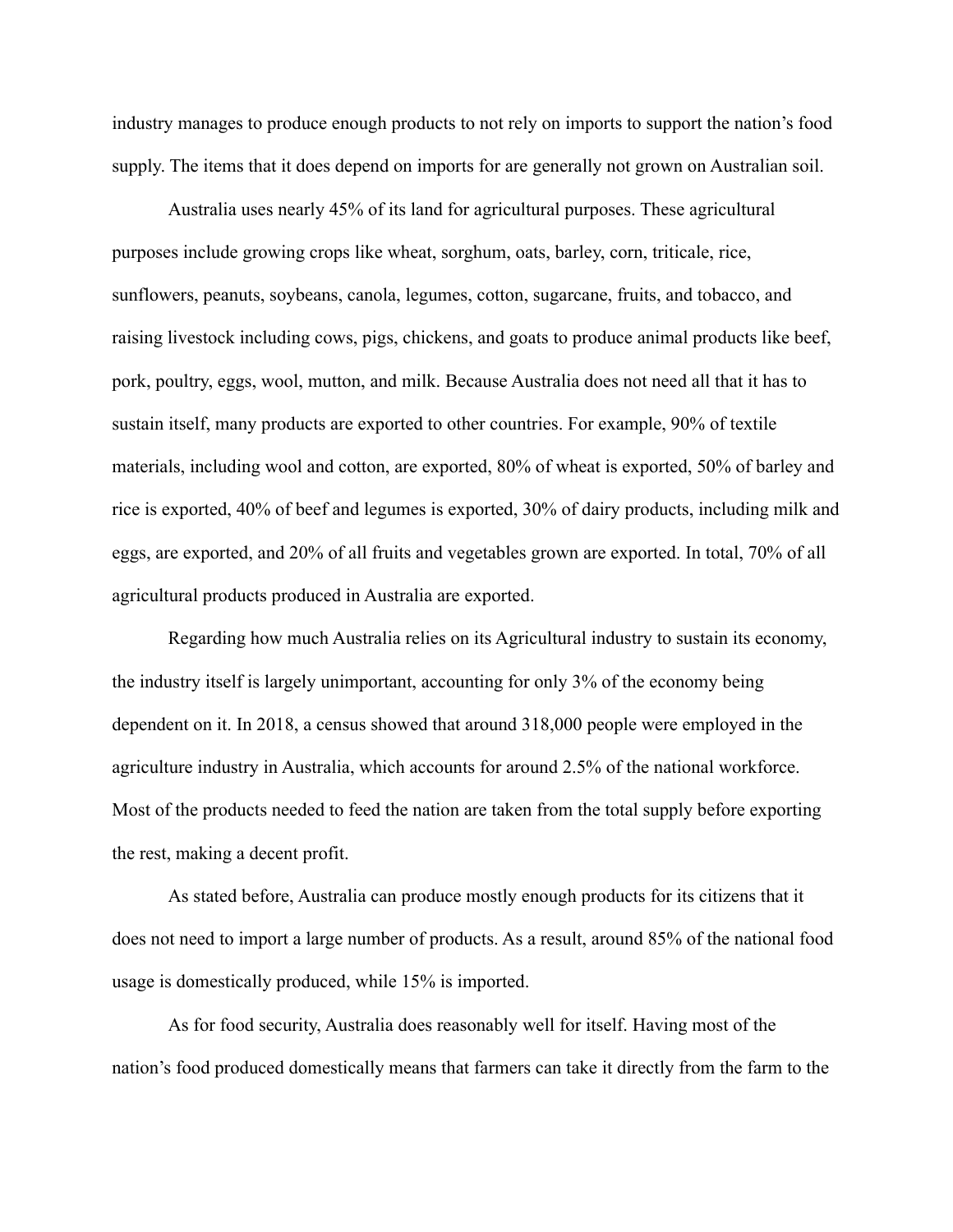plate. It is estimated that 87-96% of the total population is food secure (4-13% food insecure), a more significant percentage than the United States, which has a larger portion of land used for agricultural production. However, it is essential to mention that Australia's enormous indigenous peoples are less food secure, with only 68-78% being food-safe (22-32% food insecure).

Australia is no stranger to weather conditions. Every year, weather conditions vary radically, which often affects how much can be produced from the agriculture industry. Farmers have to prepare for certain types of weather that may damage their crops. However, being familiar with strange weather patterns does not negate the dangers of climate change; Australia's agriculture industry is still at very high risk. The already extreme weather conditions will become more powerful, and seasons of good weather will be shortened until they are non-existent. In addition, Australia is at a very high risk of wildfires, which have already damaged and destroyed so many crop fields. As well as being a danger to people and property, wildfires started by hotter and drier weather conditions will spread quickly through farm-heavy areas and cause a significant problem of food shortages around the country. Moreover, changing climates pose the danger of killing off pollinators, some of which are not good at adapting to such extreme changes. These pollinators are crucial to the survival of every crop grown in Australia. If they are killed, the Australian ecosystem will completely crumble, with plants dying first, then herbivores, then predators, and so on. So while Australia has seen strange and varying weather patterns before, it is at just as high risk from climate change as any other nation.

#### **ENERGY - Ana Moumoutjis**

Australia is mostly energy independent as it is a major producer of many energy resources such as coal, liquified natural gas, and uranium. Australia's resource sector makes up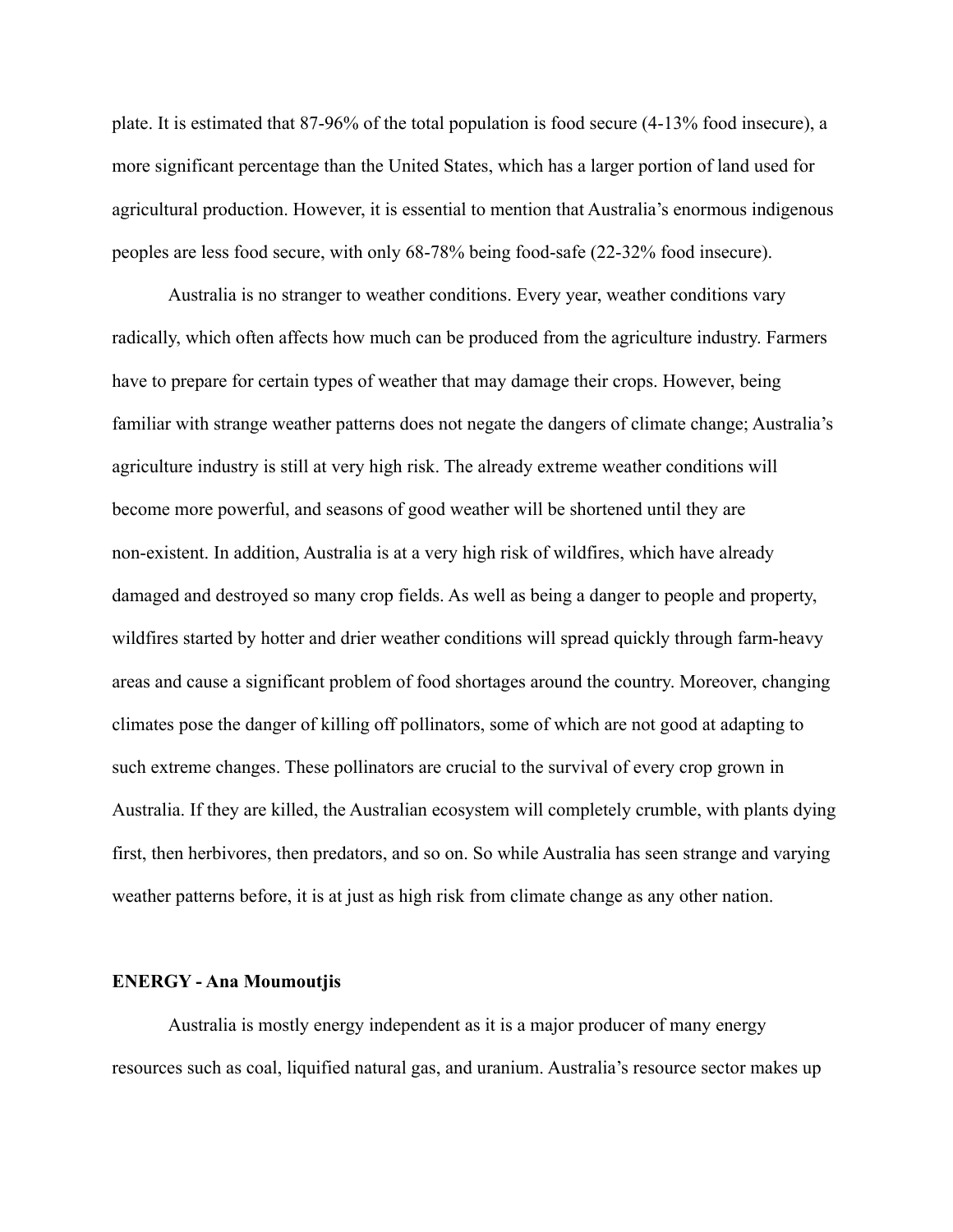over 8 percent of Australia's economy. Although Australia exports some crude oil and petroleum, it is the main energy resource that they are heavily dependent on imports from other countries. Australia imports crude oil mostly from Singapore and South Korea, and the remaining from Japan, China, and India.

Energy in Australia has been a source of cooperation. Australia imports and exports resources for energy to and from many countries, especially in the Indo-Pacific region. Australia has become the leader in liquified natural gas exports to Japan, and exports to many countries such as China and South Korea.

As of 2019-2020 fossil fuels, mostly coal, oil, and natural gas, makeup approximately 93% of Australia's energy usage. Oil, crude oil, and liquified petroleum gas (LPG) accounted for the largest part of that share at 37%. Coal makes up approximately 28.4% of the share. Liquified natural gas (LNG), similar to coal, accounts for 27.4% of the fossil fuel energy usage. Renewable energies are not yet a main use of energy, as it is the remaining 7% of energy usage.

Australia has pledged a 26% cut on the emissions in 2005 by 2030 and 0 emissions by 2050. Furthermore, Australia has placed an investment of more than \$20 billion in "low emissions technology", which consists of lower solar energy costs, wind power, and replacing coal plants with renewable energy plants. Australia has no intentions to use nuclear energy in the future, as it was banned in 1998. Australia has been recognized by the International Energy Agency and the World Energy Council as potentially the highest hydrogen producer in the world, so in the future, Australia can produce, use, and export low emissions of hydrogen. The majority of Australia's electricity from renewable energy comes from hydro energy in places like New South Wales and Tasmania where rainfall is plentiful; however, a major expansion of hydro energy is challenging in Australia due to dry climate and high evaporation rates. In the near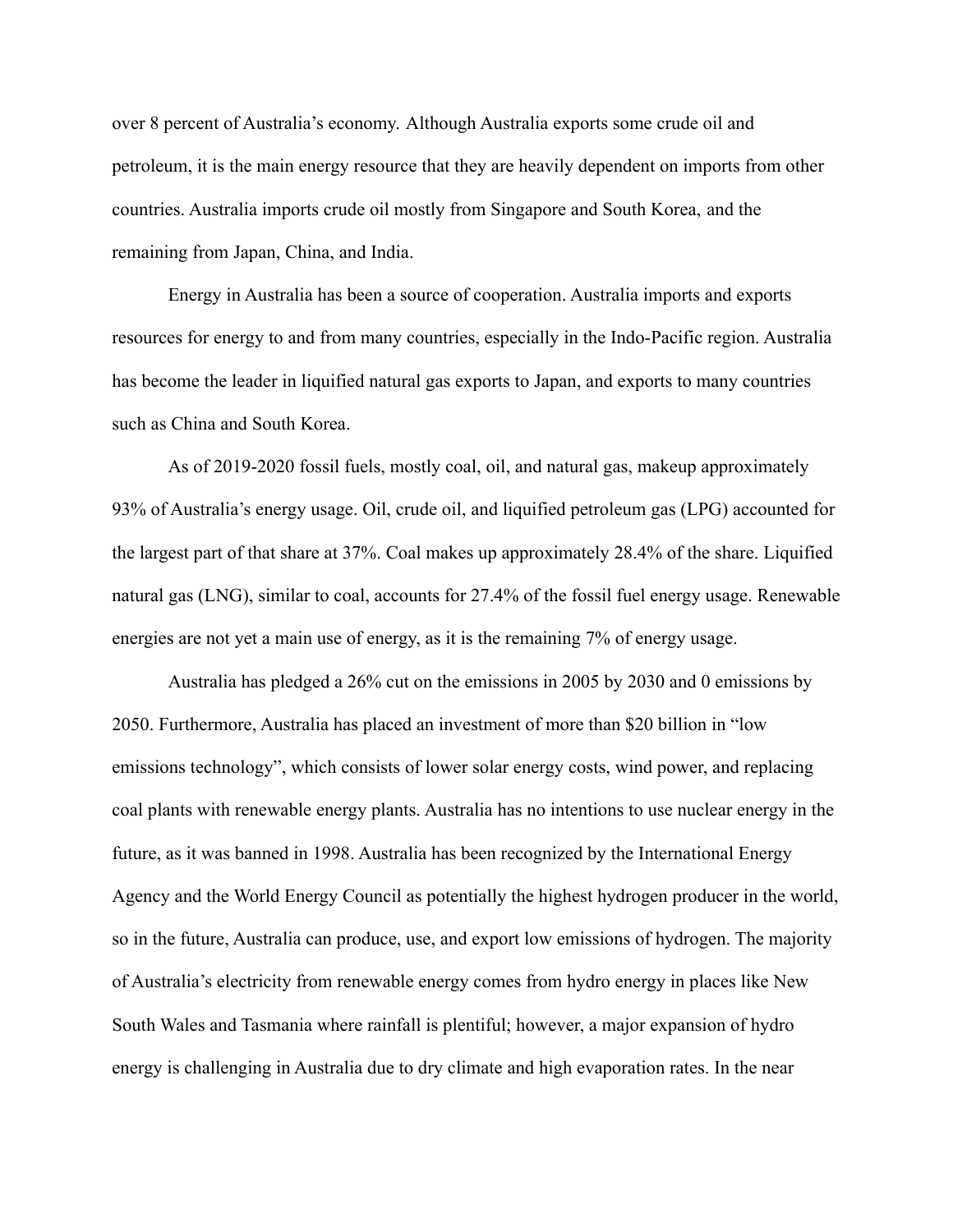future, wind energy is expected to become Australia's largest source of renewable electricity. Wind energy is already expanding along -western, south-western, southern, and south-eastern coastal regions of Australia. In 2020 alone, 3.3 gigawatts of new wind and solar power were plugged into the nation's grid. Ocean energy, although not highly developed, is another option for renewable energy in Australia, since Australia has great wave energy along its western and south-western coastline and its best tidal resources on the northern margin.

Australia's economy has a very major link to fossil fuels, as it is one of the largest exporters of fossil fuels, specifically as it is the leading coal exporter in the world. For Australia, coal is a \$50-billion-a-year export industry. Coal accounts for three-quarters of Australia's total energy export, which is worth around \$80 billion. The coal mining industry in Australia provides jobs for over 50,000 miners. Australia has the potential to be one of the leading producers of liquified natural gas.

Although renewable energies currently do not play as large of a role in economics for Australia as fossil fuels, there are some that are growing industries that could be the future for Australia's economy. Australia has a large amount of Uranium resources and it holds around 46% of the world's uranium resources (all production if for export). Australia exports the second (to Kazakhstan) the most amount of uranium for nuclear power in the world.

### **Security- Patrick Lombard**

The most pressing national security threat that is currently facing Australia is China. Particularly the aggression of China in the Pacific Ocean and the South China Sea. To combat this, China has signed agreements with both Indonesia and Japan to bolster defenses in the south china sea and Southern Pacific. Australia is not currently involved in many international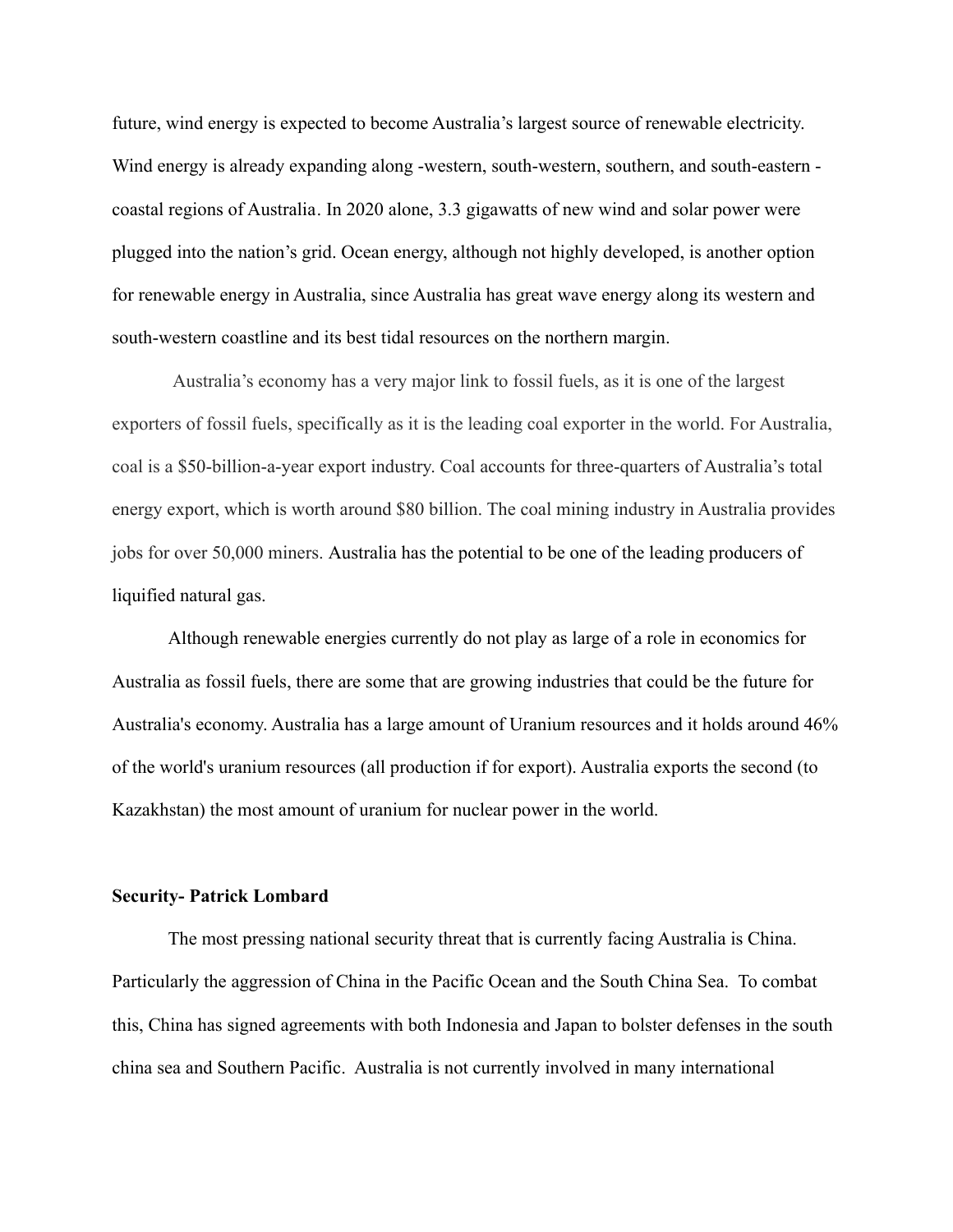conflicts; however, Australia does have 700 troops deployed in various countries in the middle east.

Climate change has made security in Australia and the entirety of Oceania very difficult. With the rising oceans surrounding it and its many wildfires, Australia is getting some of the worst effects of climate change thus far. This has really impacted security priorities as it means we must work diligently to ensure the safety of our citizens.

After World war one Australia joined the League of Nations. After World War two Australia became a founding member of the United Nations and is its twelfth largest yearly monetary contributor. While not officially part of the North Atlantic treaty organization, or NATO for short, it is in a joint partnership with the alliance. In 1951 the US, New Zealand Australia signed the ANZUS treaty that has outlined the three countries' relations ever since.

Australia has always had very secure borders in order to protect its unique ecology and maintain a safe healthy environment community. A variety of health screenings are required to travel to Australia and travelers are required to pass a character test that is intended among other things, to make sure visitors have not committed a serious crime. Among other things, you are barred from bringing fresh fruit, rice, most animals, and any living plant into Australia. These restrictions have only been heightened by the Coronavirus pandemic. After closing their borders for the majority of the pandemic Australia reopened its borders on February 21 requiring a plethora of vaccines including the Covid-19 vaccine to enter the country.

Australia believes the Pandemic has increased the need for more stringent requirements to enter Australia's borders. In Australia, you are required to take a Covid-19 test in order to enter Australia. In addition, you are required to show proof of vaccination to enter the country.

While Australia does export more than 100,000 barrels of oil per day it still imports more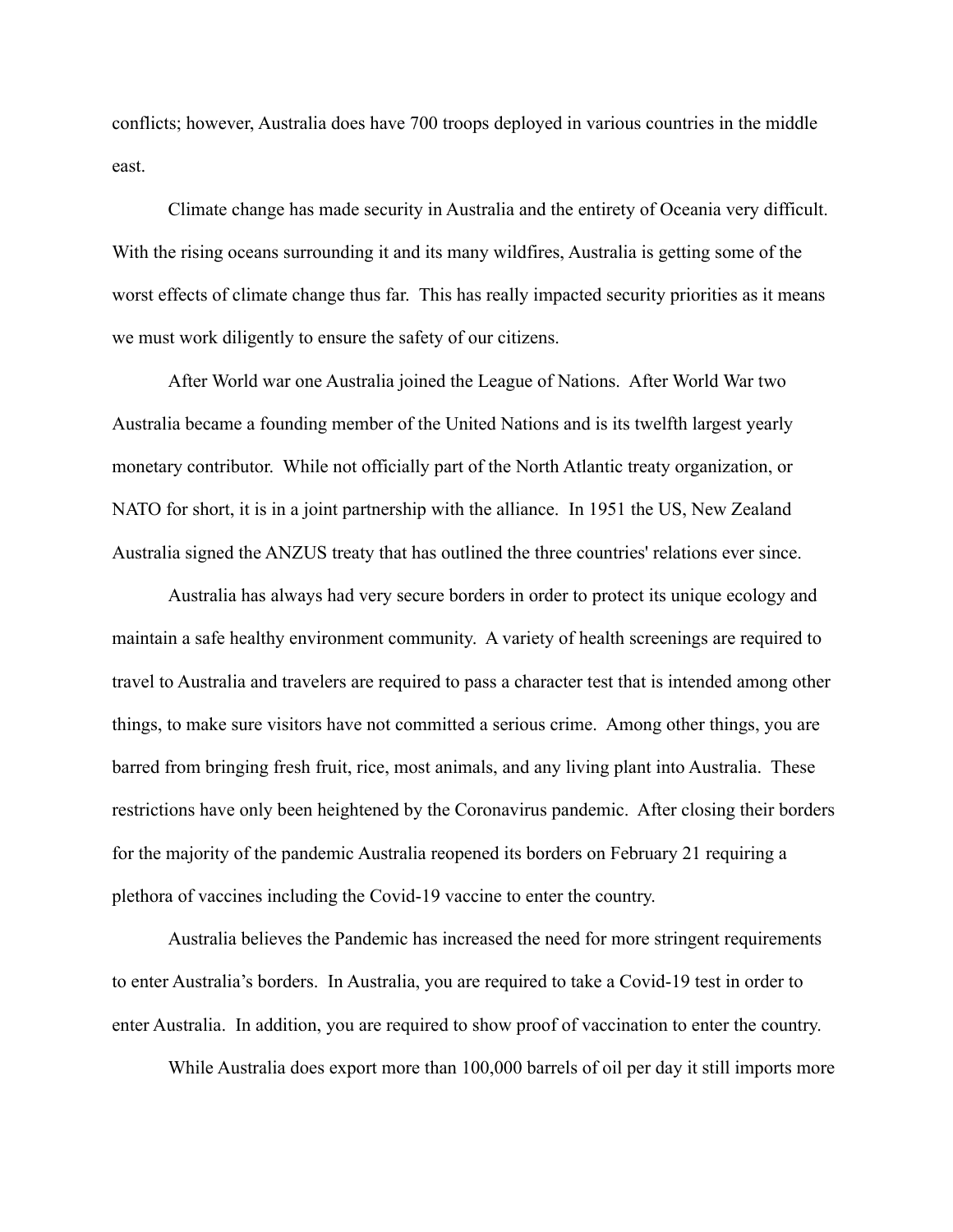oil than it exports. Australia imports mostly from Singapore and South Korea, other liberal democracies in Asia, with the middle east only accounting for about 14 percent of Australia's oil imports. Because most of Australia's oil imports come from other, like-minded liberal democracies and because Australia is mostly self-sufficient when it comes to natural gas production, energy, for the most part, has been a source of cooperation for Australia. Because most of Australia's oil is crude, with Australia only producing small amounts of oil products it exports most of its oil to refineries, most of which are in Asia in such countries as Japan and China.

# **Economic Development- Mikhyle Khan**

Australia's economy is one of the best in the Asia Pacific region. Australia has an open market and that has increased productivity. Since Australia is an island, it has many trading groups that it is a part of. The major agreements Australia has joined are WTO, APEC, and G20. Also, Australia has free trade agreements with the U.S, Japan, Chile, Malaysia, New Zealand, Singapore, Thailand, Republic of Korea, ASEAN, and its biggest trading partner China. Since China is so close to Australia it is 31% of all Australia's world trade. A lot of food and resources are exported out of Australia. 70% of all total products get exported out of Australia. The GDP growth rate was over 2% in both 2017 and in 2018 but Covid regressed the economy a lot. Lockdowns and people needing to be safe at home delayed the exporting and importing which makes up a lot of Australia's economy. Also people not being able to work in the mines or farms reduced a lot of productivity. Overall trading declined 13% in Australia due to Covid. Even though there was a decline, Australia bounced back and is now the 13th largest economy in the world.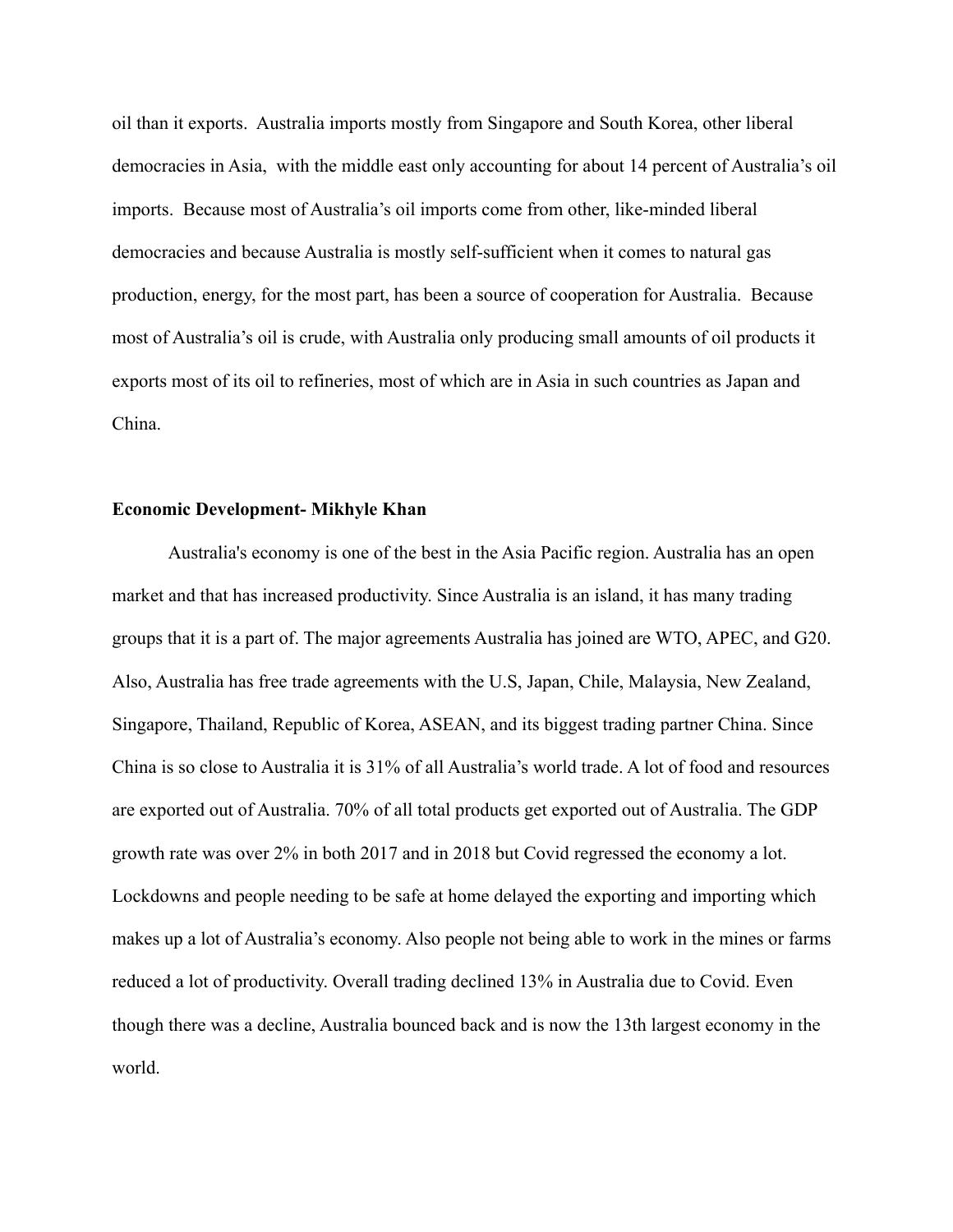Even though Australia is doing so well it has been affected negatively by climate change and natural disasters. Climate change has caused more frequent natural disasters and increased the severity of them as well. Since these natural disasters have become more frequent and severe there has been a higher homeless and unemployment rate. The unemployment rate for Australia was 5.3% in 2018 and in 2020 it became 6.5%. Also, natural disasters could cause inflation. One example of this is when tropical cyclone Yuri passed by and the price for bananas inflated by almost 1%. Even though this does not sound like a lot if the storms get worse and more frequent the inflation rate will become much higher over time. Inflation and unemployment rates are only a couple of problems out of multiple that are caused by climate change and severe weather. Annually Australia is averaged to be spending 38 billion dollars on natural disasters. Even though this is only 0.02% higher than a scenario where there are lower emissions, over the next couple of decades climate change and natural disasters would be much worse causing the cost to be much higher. It is predicted that property value will decrease by 39 billion in 2050 and 79 billion by 2060. This will only happen to 5-6% of the houses but those houses wouldn't be liveable because of all the disasters. Also, natural disasters such as droughts, bushfires, cyclones, or just the rise in temperature due to climate change will ruin agriculture. Australia's agriculture is great for the economy. Australia trades 80% of wheat, 50%bof barley and rice, 40% of legumes, and 20% of fruits and vegetables. With all these droughts and bushfires starting farms would be in major trouble. For example, the Murray-Darling Basin is worth 7 billion and is half of Australia's irrigated land. Without lower emissions this land will be reduced by 41-49%, causing half of the families that work there to be unemployed. Also, if there are fewer plants being grown then the inflation rate for them is going up and the unemployment rate is going down.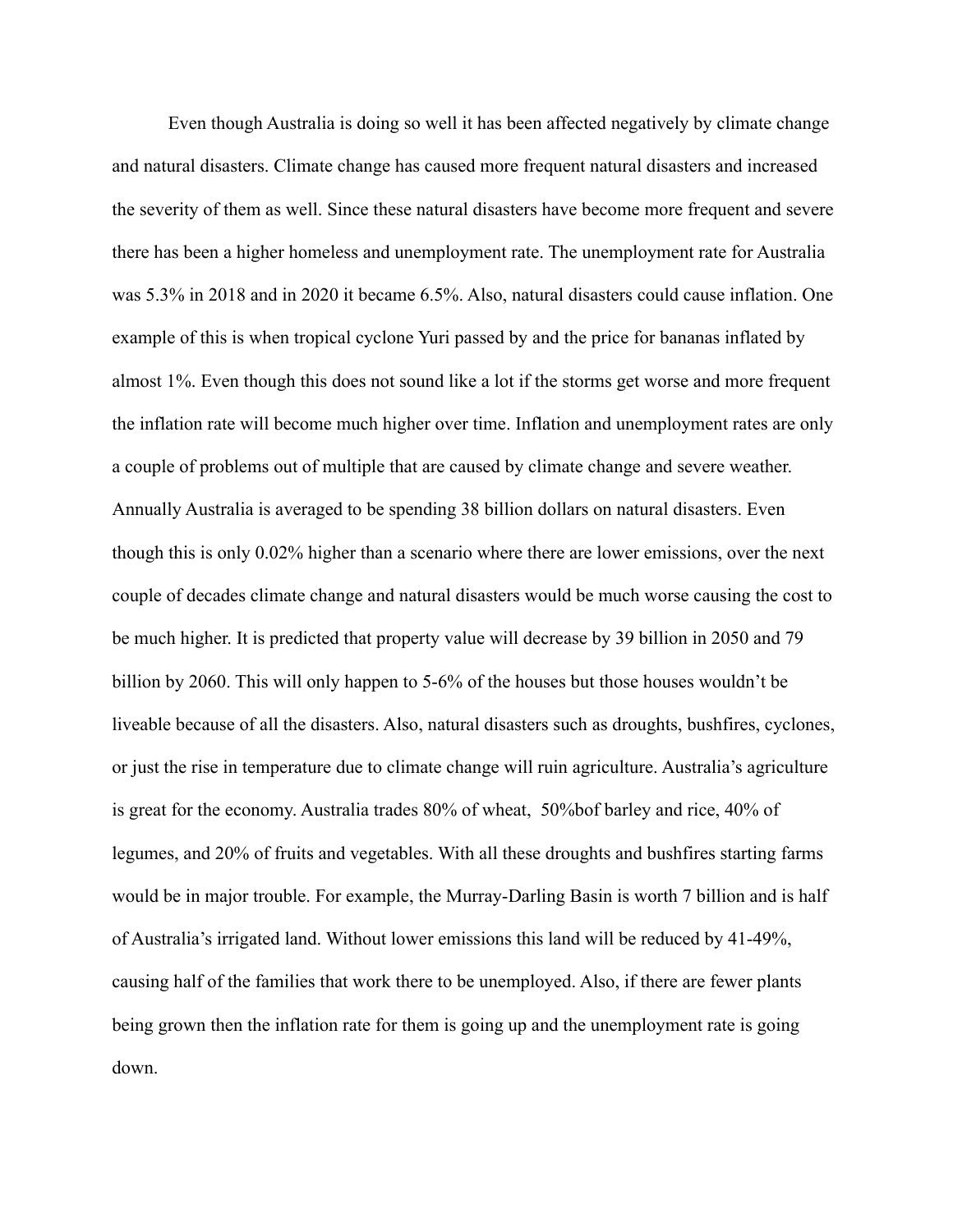## **MIGRATION - Isabella Raia**

After Captain Arthur Phillip of Britain guided eleven fleet ships carrying convicts to the colony of New South Wales, he took that land and later founded Australia. As the times went on white colonization spread through Australia, resulting in the land of indigenous people getting taken away. That was a base for Australia wanting only white citizens in their country, and then later in 1901 once they had gained independence from Britain, Australia implemented an Immigration Restriction Act, also known as the White Australia Policy, which affected all migrants who tried to come to Australia between 1901 and 1958. The main goal of the act was to keep mainly Asian people out of the country, and for the ones who tried to enter, the government made it extremely difficult. They created a dictation test that required any immigrant who wanted to enter Australia to write down fifty words in any European language, and rather than evaluating them on what they knew, one language was chosen by the immigration officer beforehand, making the test nearly impossible for those who were trying to enter, and very few immigrants were able to pass the test. The Immigration Act of 1901, was replaced by the Migration Act of 1958, which set up visas to enter the country, and then soon after the Migration Act of 1966. This act calmed the White Australia Policy by allowing non-Europeans with specific educational and professional qualifications to apply for entry. Then later in 1973, the Universal Migration Policy was implemented and caused huge change compared to the country's previous acts. This act granted people from any country permission to apply to migrate, regardless of race, ethnicity, nationality, gender, or religion. This was the start of a culturally diverse society for Australia, and also made it so applicants would only be evaluated on their skills and ability to contribute to Australia's economy.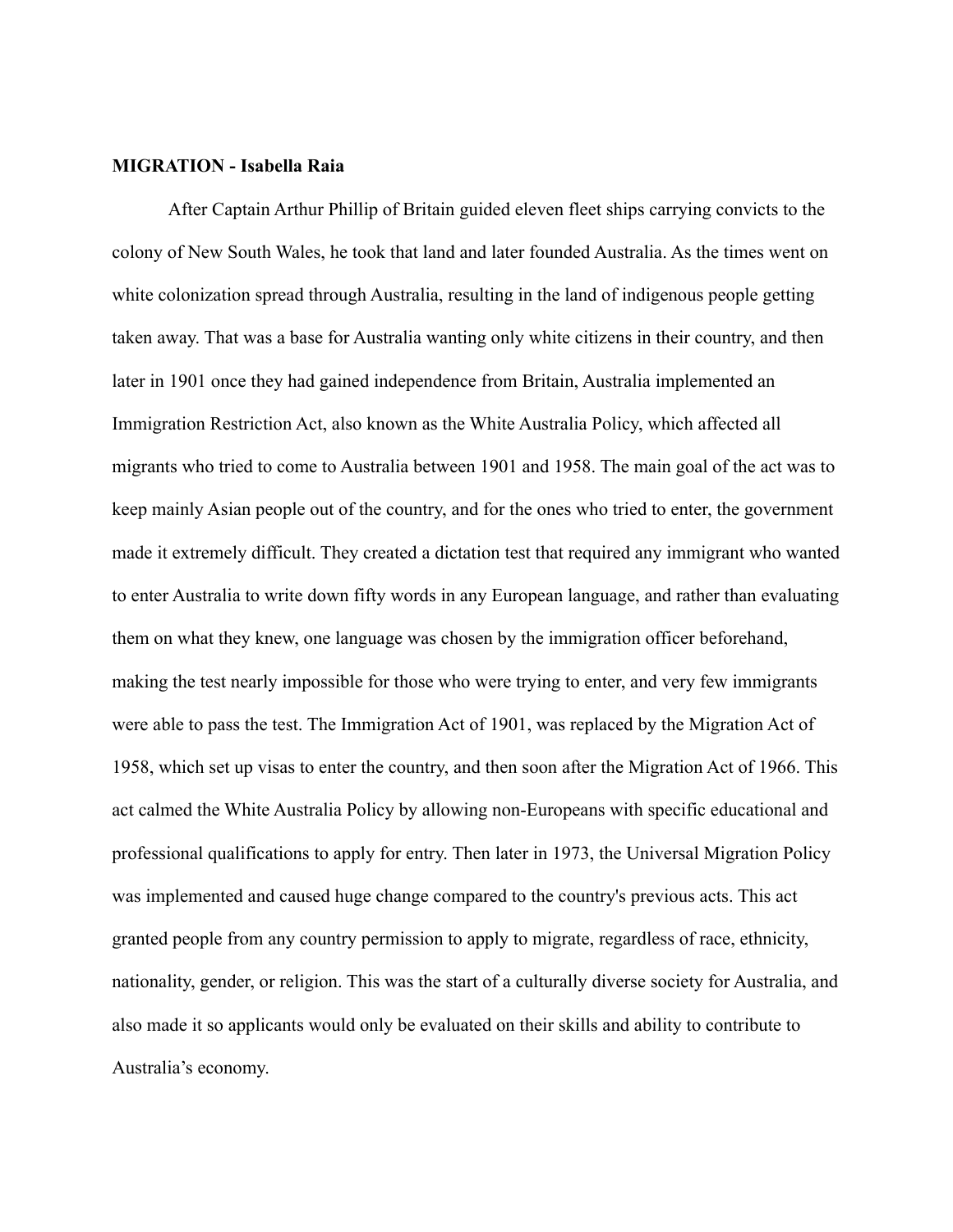As more and more people started to migrate to Australia, the immigrants along with the government were faced with many difficulties. The immigrants would be harassed, and would commonly be exposed to racism and discrimination. Some also struggled with finding employment, financial difficulties due to the hardships when it came to finding a job, learning English, issues with their identity, etc. The Government had a responsibility to provide settlement support to new immigrants and those who came from refugee backgrounds, in the areas of housing, health, and education. Many Australians generally support the increase of migrants, and find great value in a culturally diverse society. However, other Australians expressed concerns regarding the social cohesion of a multicultural society, which included how they would impact economic globalization and the issue of unemployment and economic insecurity.

Global policies in Australia regarding migrants, refugees, and asylum seekers should be reformed. A lot of the policies that they already have are extremely misconstrued by some of the Australian community. Some people view these policies as sectional benefits, which most Australians do not receive, and there needs to be clearer communication about these policies from the government officials to the citizens. Social cohesion within a liberal democratic society is a two-way street, and is much harder to determine when individuals perceive cohesion and disorder in different ways.

Currently, the migration flows within Australia are flowing inward and are continuing to increase. As of 2015, their population increased 40% due to natural increase, but 60% due to overseas migration. Many migrants are moving to Australia in the hopes of securing a better life compared to what they experience in their home country, as well as to seek economic stability and relief from conflict in their homelands. Many of the migrants moving to Australia are from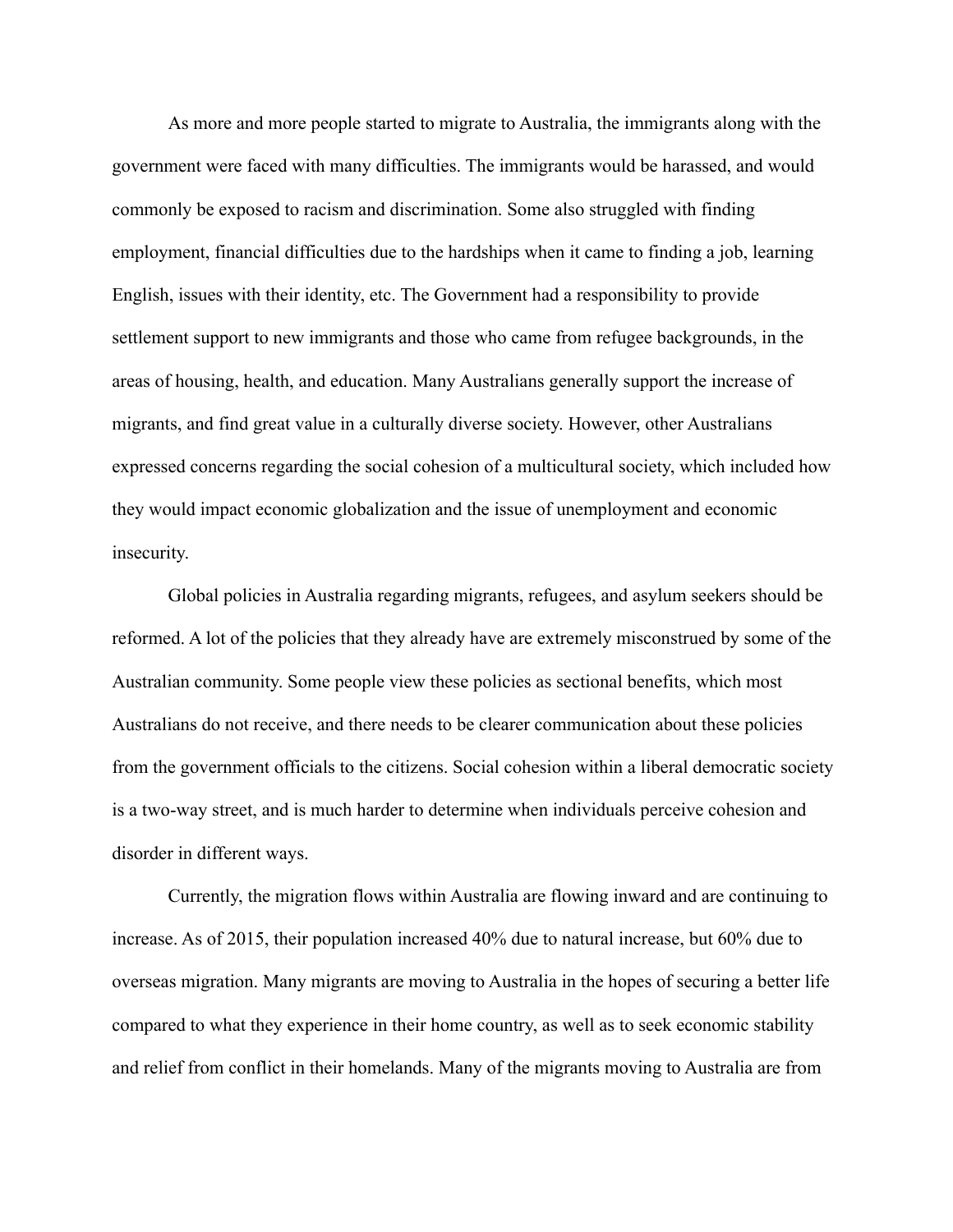Pacific Islands, and are also moving because of climate-driven issues within their countries they may be causing droughts or excessive downpour, along with other issues affecting their crops and livestock.

The Australian government signed a United Nations (UN) agreement that provided resettlement for people who were fleeing from hardships in other countries. Due to climate change issues such as water scarcity, extreme weather events, and sea-level rise, people started to flee their homes. The UN General Assembly in December of 2018 recognized that "climate, environmental degradation, and disasters increasingly interact with the drivers of refugee movements." Some policies have provided legal advice and guidance to international communities to help protect refugees and those who have been affected by climate change, as well as commonly enhance their preparedness for displaced people who need to migrate from their homes.

Australia, along with many other countries, needs to have secured borders to prevent issues such as high rates of unemployment, poverty, homelessness, and overpopulation, but not to the extent where they are denying space to refugees who have been affected by hardships, discrimination, and climate change into their country. Climate change is a serious issue and is a valid reason for people to leave their home countries. Some people aren't able to adapt to the increasing temperatures, and those who work in the agricultural business won't be able to stay in countries with extreme weather conditions, since it will affect how their crops grow and livestock health.

Australia's migratory species listed under international agreements are protected under the Australian Government's environmental legislation, the "Environment Protection and Biodiversity Conservation Act of 1999." One of Australia's biggest ecosystems is its coral reefs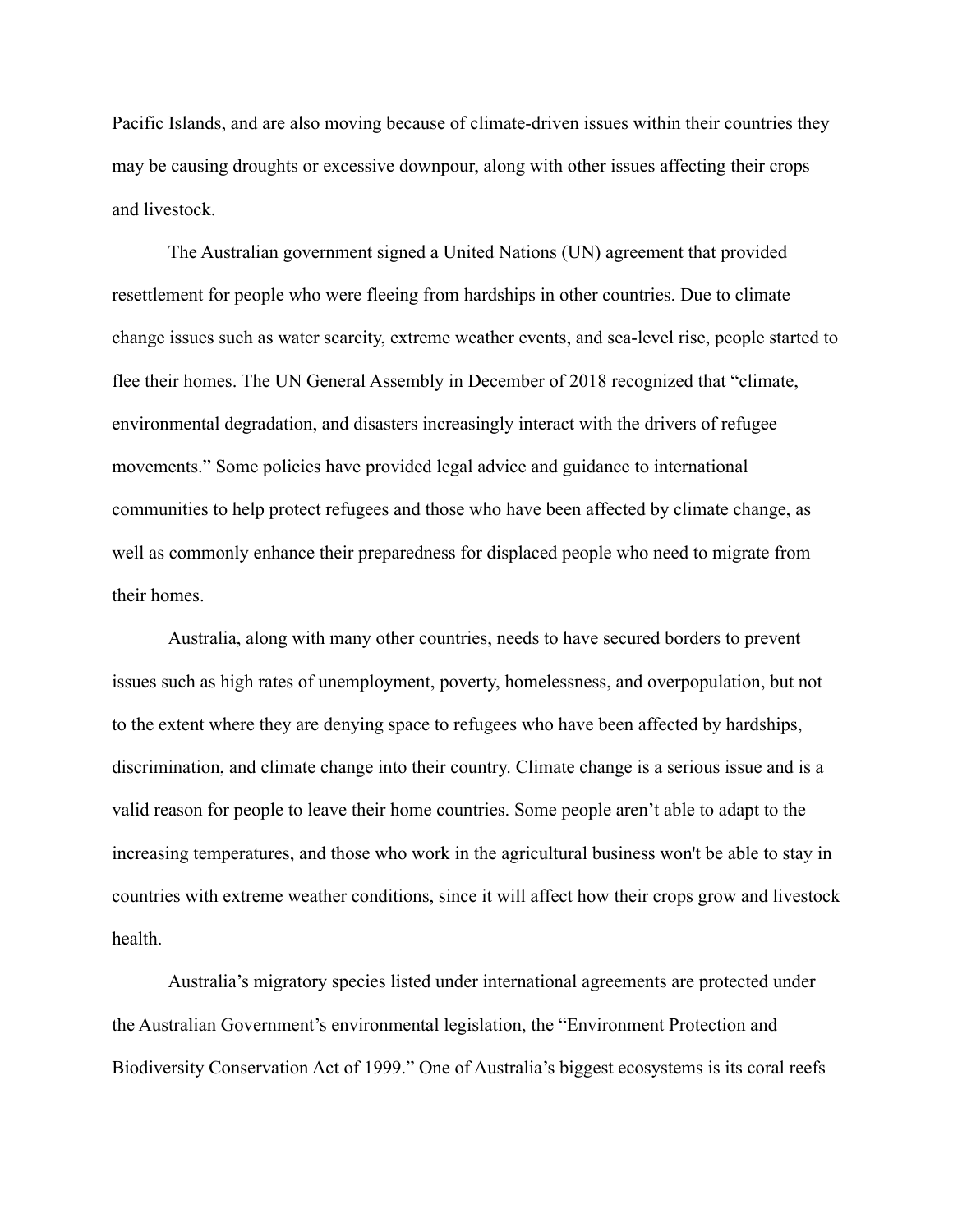and as the temperatures rise infectious disease outbreaks amongst them are becoming more frequent. Climate change also causes the sea level to rise which could lead to sedimentation runoff which would cover the reefs. Also, with the change of the ocean's temperature food is becoming scarce for the reefs, which lessens the dispersal of coral larvae. The wildfires that take place in Australia have been causing habitat loss and destruction for many of the species that live in their forests, and if the issues aren't properly addressed then many species will end up extinct.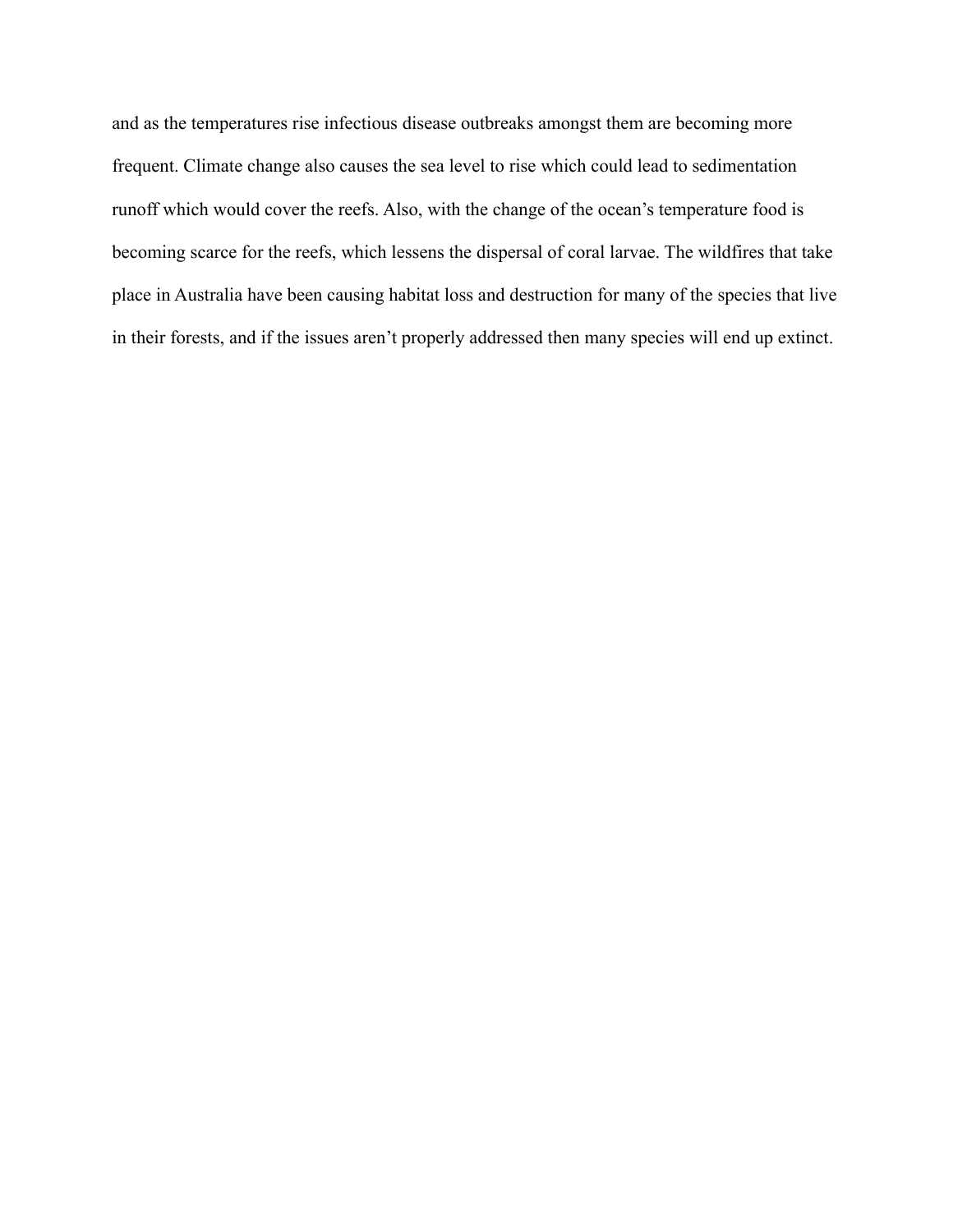# **Works Cited:**

# **Introduction and Background**

"Impacts of Climate Change." *The Australian Museum*,

https://australian.museum/learn/climate-change/climate-change-impacts/#:~:text=Australi a%20is%20experiencing%20higher%20temperatures,in%20the%20past%2050%20years. "History of Australia." *Encyclopedia Britannica,*

https://www.britannica.com/place/Australia/History

# **Global Governance**

"Australia." *Climate Action Tracker*, https://climateactiontracker.org/countries/australia/.

"Climate Change." *Australian Government Department of Foreign Affairs and Trade*,

https://www.dfat.gov.au/international-relations/themes/climate-change.

"COP26 Deals Offer Hope That 'the End of Coal Is in Sight'." *NBCNews.com*, NBCUniversal News Group, 4 Nov. 2021,

https://www.nbcnews.com/science/environment/cop26-coal-fossil-fuel-deals-rcna4548.

"COP26 Deals Offer Hope That 'the End of Coal Is in Sight'." *NBCNews.com*, NBCUniversal News Group, 4 Nov. 2021,

https://www.nbcnews.com/science/environment/cop26-coal-fossil-fuel-deals-rcna4548.co rporateName=Commonwealth Parliament; address=Parliament House, Canberra.

"Home." *Home – Parliament of Australia*, CorporateName=Commonwealth Parliament; Address=Parliament House, Canberra, ACT, 2600; Contact=+61 2 6277 7111, 24 Apr. 2020, https://www.aph.gov.au/.

Department of Industry, Science, Energy and Resources. "Australia's Climate Change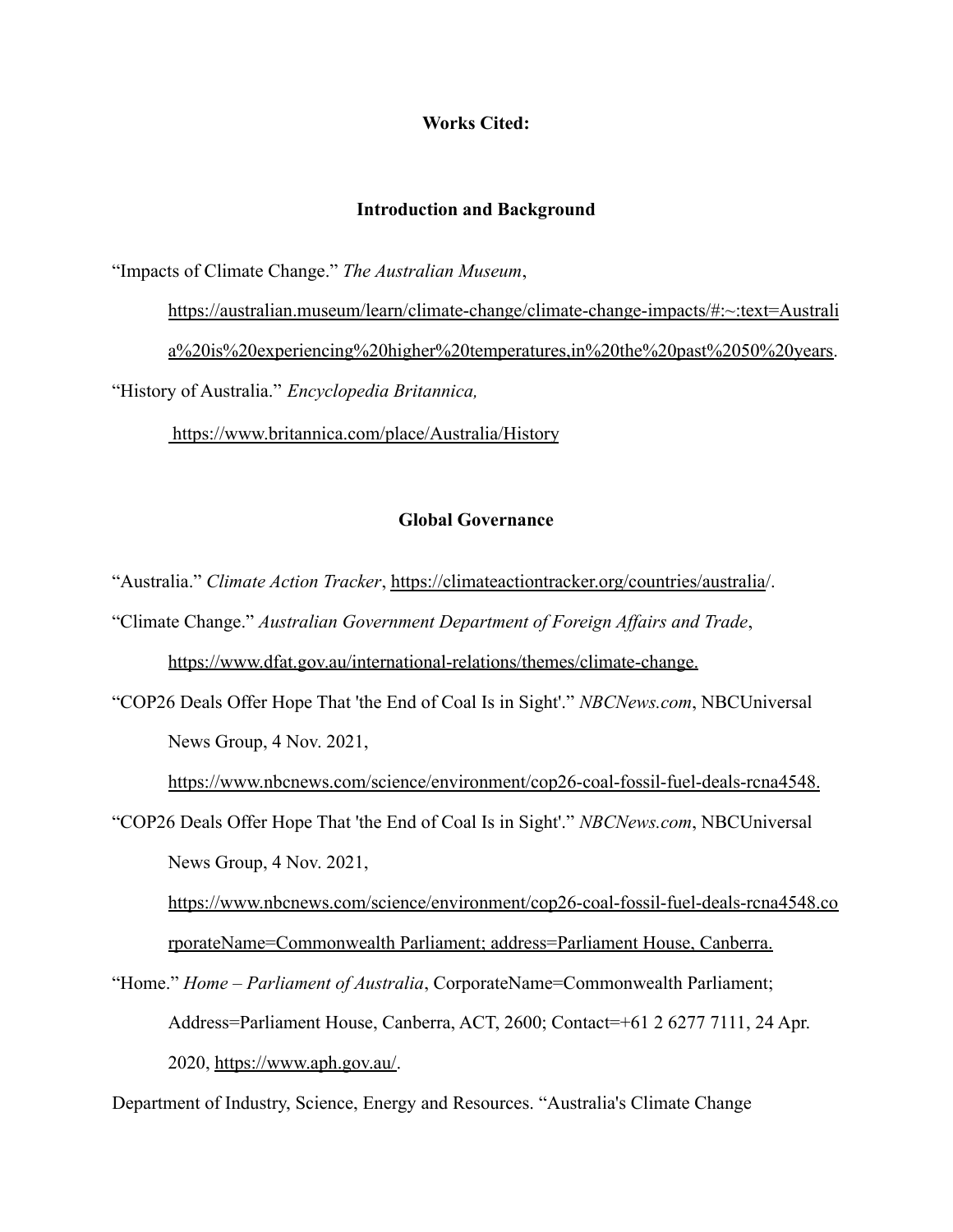Strategies." *Department of Industry, Science, Energy and Resources*, Department of Industry, Science, Energy and Resources, 8 Dec. 2020,

https://www.industry.gov.au/policies-and-initiatives/australias-climate-change-strategies. Department of Industry, Science, Energy and Resources. "Australia's Long-Term Emissions Reduction Plan." *Department of Industry, Science, Energy and Resources*, Department of Industry, Science, Energy and Resources, 13 Oct. 2021, https://www.industry.gov.au/data-and-publications/australias-long-term-emissions-reducti

on-plan.

- Department of Industry, Science, Energy and Resources. "Growing Australia's Hydrogen Industry." *Department of Industry, Science, Energy and Resources*, Department of Industry, Science, Energy and Resources, 22 Nov. 2019, https://www.industry.gov.au/policies-and-initiatives/growing-australias-hydrogen-industr y.
- Department of Industry, Science, Energy and Resources. "International Climate Change Commitments." *Department of Industry, Science, Energy and Resources*, Department of Industry, Science, Energy and Resources, 27 July 2020,

https://www.industry.gov.au/policies-and-initiatives/international-climate-change-commit ments.

Department of Industry, Science, Energy and Resources. "Supporting Climate Action in the Indo-Pacific Region." *Department of Industry, Science, Energy and Resources*,

Department of Industry, Science, Energy and Resources, 31 Oct. 2021,

https://www.industry.gov.au/policies-and-initiatives/international-climate-changecommitments/supporting-climate-action-in-the-indo-pacific-region.

*Elections and Voting in Australia - Museum of Australian ...*

http://static.moadoph.gov.au/ophgovau/media/images/apmc/docs/62-Elections.pdf.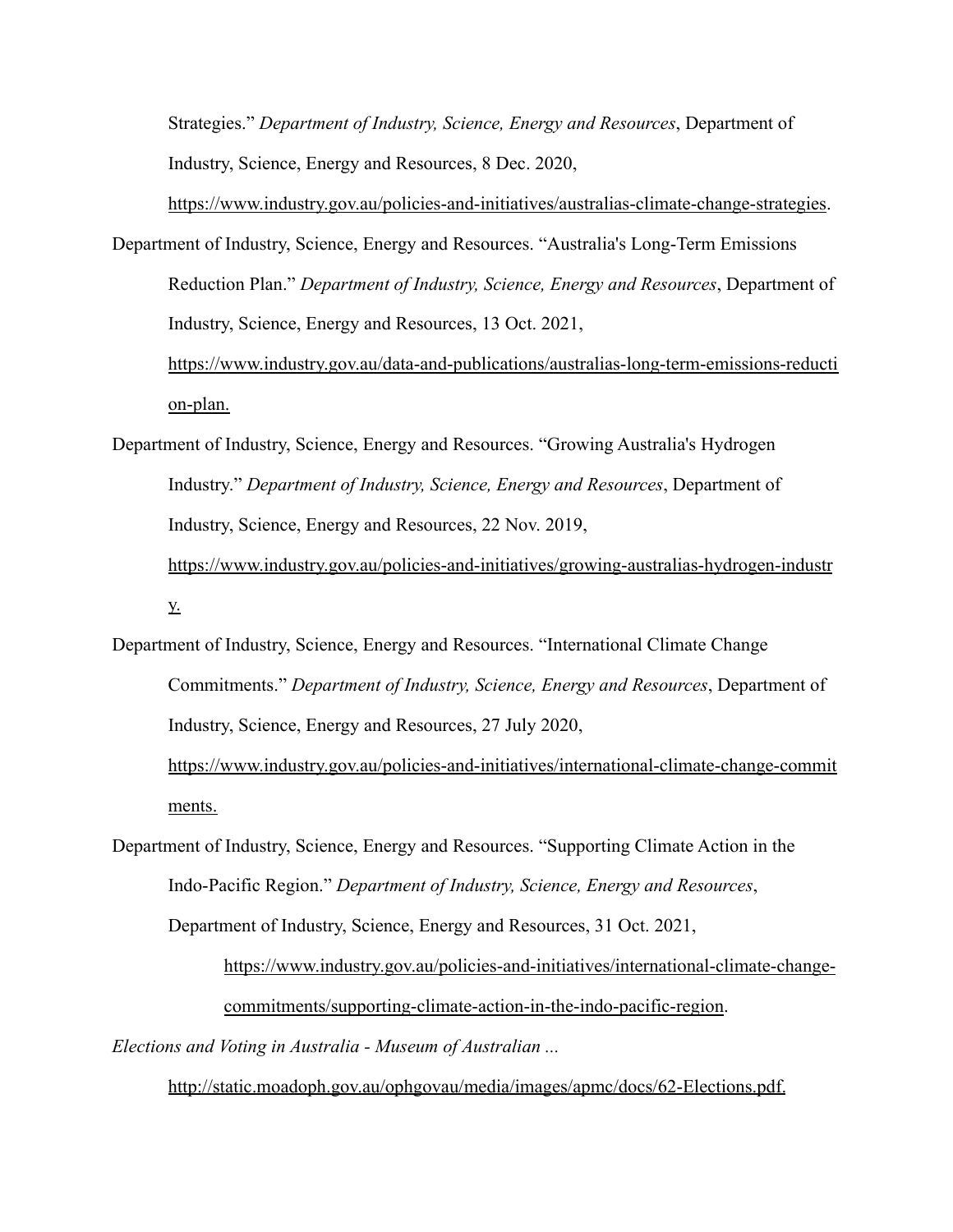FAIIA, Emeritus Professor Ramesh Thakur, et al. "Slaying Some Myths of Sovereignty and Intervention." *Australian Institute of International Affairs*, 29 May 2017,

https://www.internationalaffairs.org.au/australianoutlook/sovereignty-intervention-myths/

*Unfccc.int*, https://unfccc.int/kyoto\_protocol.

## **Migration**

Parliament House, C. (2013, April 14).

.

*Chapter 3 - the 'children overboard' incident: Events and initial report*. Home –

Parliament of Australia. Retrieved March 6, 2022, from

https://www.aph.gov.au/Parliamentary\_Business/Committees/Senate/Former\_Committee s/maritimeincident/report/c03

Parliament House, C. (2013, February 18).

*Immigration, social cohesion and national identity*. Home – Parliament of Australia. Retrieved March 6, 2022, from

https://www.aph.gov.au/about\_parliament/parliamentary\_departments/parliamentary\_libr ary/pubs/rp/rp9798/98rp01

Parliament House, C. (2017, May 11).

*Migration-Australian migration flows and population*. Home – Parliament of Australia. Retrieved March 6, 2022, from

https://www.aph.gov.au/About Parliament/Parliamentary Departments/Parliamentary Li brary/pubs/BriefingBook45p/MigrationFlows

Department of Education, M. P. (n.d.). *Roads to refuge*. Refugee settlement challenges & impact on children. Retrieved March 6, 2022, from

https://www.roads-to-refuge.com.au/settlement/settlement-challenges.html

Encyclopædia Britannica, inc. (n.d.). *Immigration to Australia*. Encyclopædia Britannica.

Retrieved March 6, 2022, from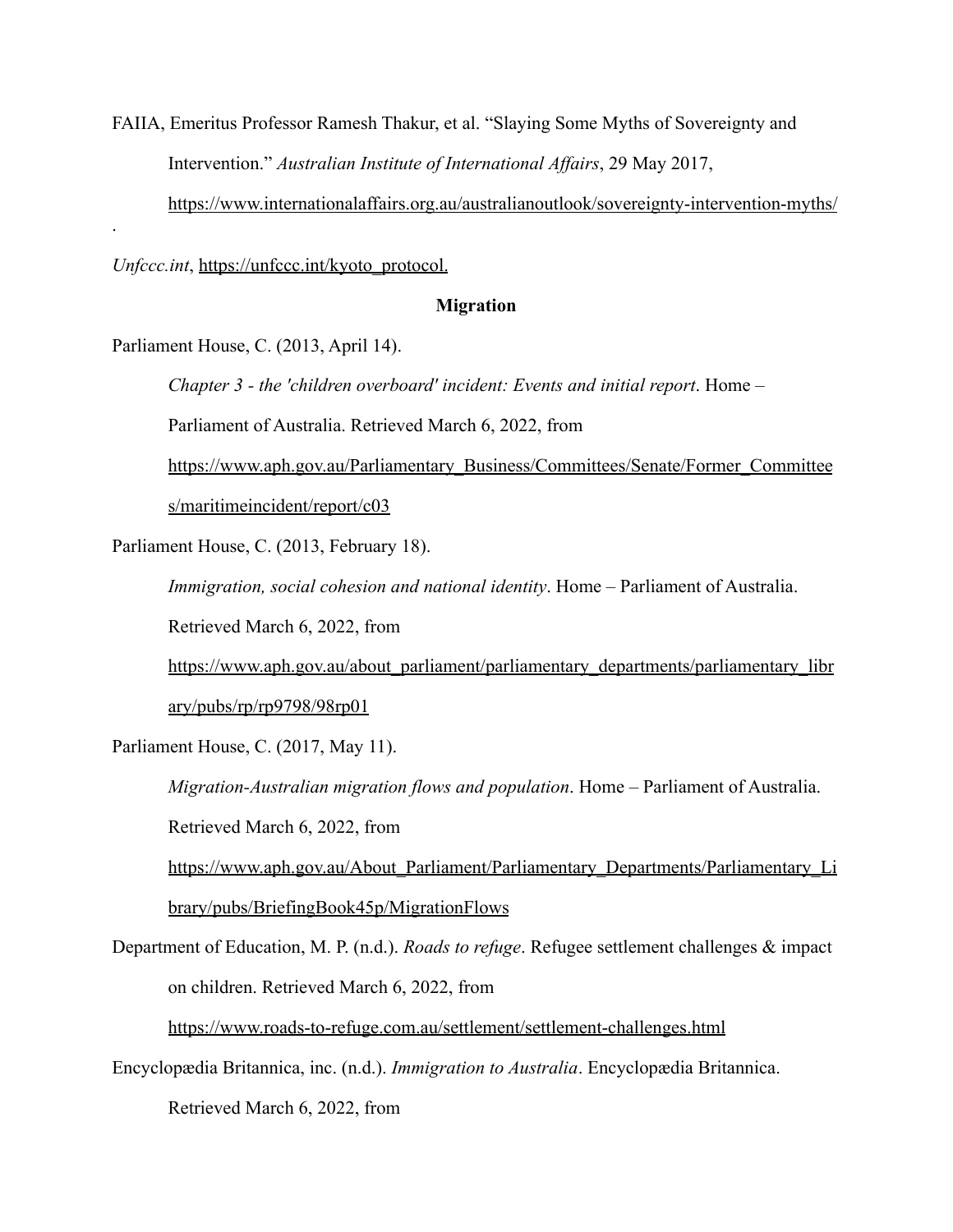https://kids.britannica.com/students/article/immigration-to-Australia/629933

*Migratory species in Australia*. Migratory species in Australia - DAWE. (n.d.). Retrieved March

6, 2022, from https://www.awe.gov.au/environment/biodiversity/migratory-species

United Nations High Commissioner for Refugees. (n.d.). *Climate change and disaster*

*displacement*. UNHCR. Retrieved March 6, 2022, from

https://www.unhcr.org/climate-change-and-disasters.html

US Department of Commerce, N. O. and A. A. (2015, March 3). *How does climate change affect*

*coral reefs?* NOAA's National Ocean Service. Retrieved March 6, 2022, from

https://oceanservice.noaa.gov/facts/coralreef-climate.html

# **Security**

"Can You Bring It in?" *Australian Border Force*, https://www.abf.gov.au/entering-and-leaving-australia/can-you-bring-it-in/categories/food #.

- *Central Intelligence Agency*, Central Intelligence Agency, https://www.cia.gov/the-world-factbook/countries/australia/.
- "Treaties." *Australian Government Department of Foreign Affairs and Trade*, https://www.dfat.gov.au/international-relations/treaties.
- "U.S. Energy Information Administration EIA Independent Statistics and Analysis." *International - U.S. Energy Information Administration (EIA)*, https://www.eia.gov/international/analysis/country/AUS.
- "United Nations (UN)." *Australian Government Department of Foreign Affairs and Trade*, https://www.dfat.gov.au/international-relations/international-organisations/un/united-nation s-un#:~:text=Australia%20is%20a%20founding%20member,to%20the%20UN%20regular  $\frac{9}{20}$ budget.
- *Whole-of-Nation Climate-Security Risk ... Aslcg.org*. https://www.aslcg.org/wp-content/uploads/2021/09/ASLCG\_MIA\_Report.WEB\_.pdf.

# **Energy**

"Australian Energy Statistics 2021 Energy Update Report." *Australian Energy Update2021*,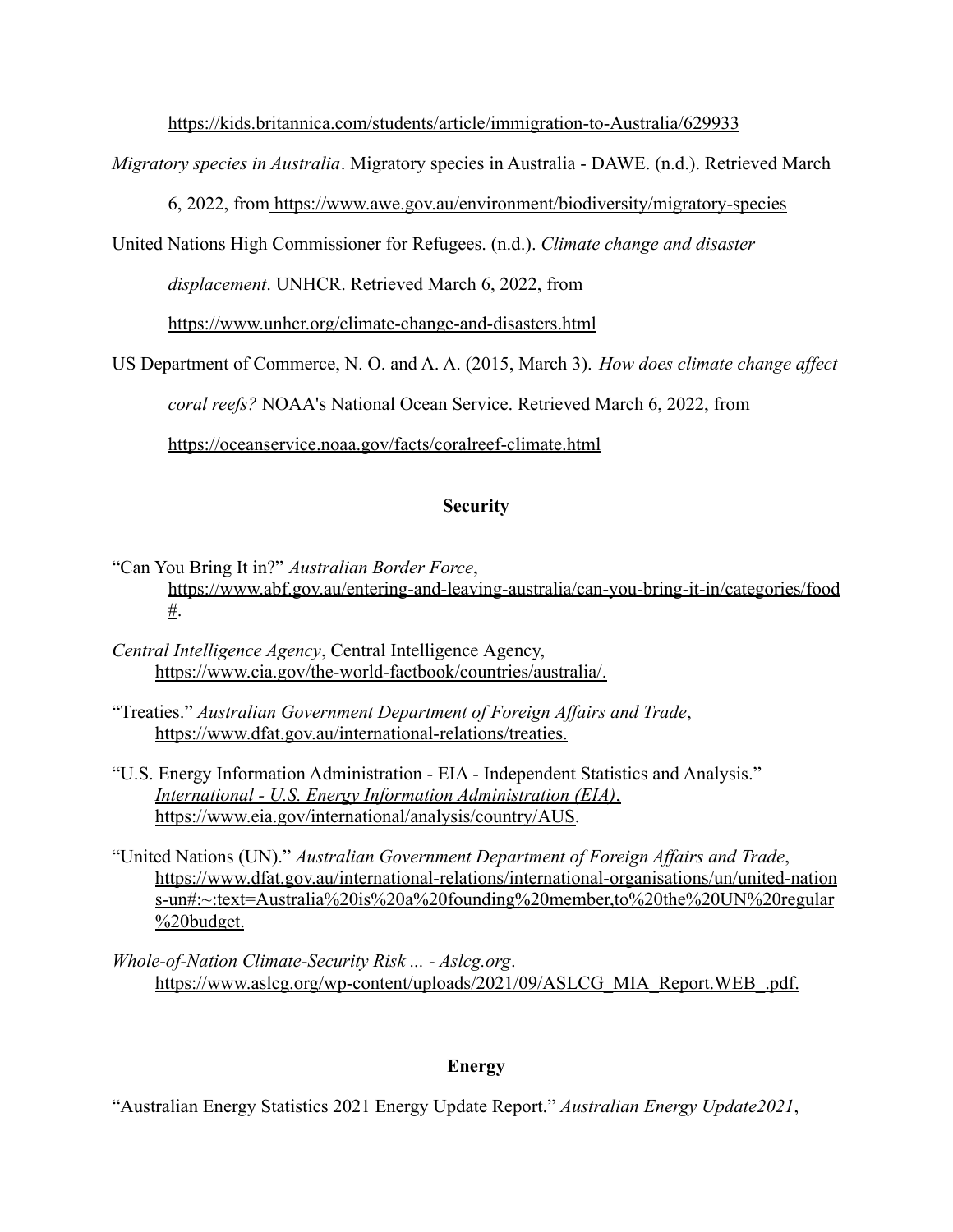Sept.2021,

# https://www.energy.gov.au/sites/default/files/Australian%20Energy%20Statisti

# cs%202021%20Energy%20Update%20Report.pdf.

Burns, Josh. "Renewables Will Power Australia's Economic Growth." *RenewEconomy*, 22 June

2020, https://reneweconomy.com.au/renewables-will-power-australias-economic-growth-40035/.

Department of Industry, Science, Energy and Resources. "The Australian Resources

Sector-Significance and Opportunities." *Department of Industry, Science, Energy and Resources*,

Department of Industry, Science, Energy and Resources, 13 Feb. 2019,

https://www.industry.gov.au/data-and-publications/australias-national-resources-statement/the-au stralian-resources-sector-significance-and-opportunities.

"Overview." *Overview | Geoscience Australia*,

https://www.ga.gov.au/scientific-topics/energy/overview.

Toscano, Nick, and Mike Foley. "It's a \$50b-a-Year Export Industry. How Long until Coal's Rivers of Gold Run Dry?" *The Sydney Morning Herald*, The Sydney Morning Herald, 26 Sept. 2021, https://www.smh.com.au/business/the-economy/it-s-a-50b-a-year-export-industry-how-long-until -coal-s-rivers-of-gold-run-dry-20210924-p58ue9.html.

"U.S. Energy Information Administration - EIA - Independent Statistics and Analysis." *International - U.S. Energy Information Administration (EIA)*, 7 Mar. 2017,

https://www.eia.gov/international/analysis/country/AUS.

# **Agriculture/Food Security**

"Australia - Agriculture." *Nations Encyclopedia,* Nations Encyclopedia, https://www.nationsencyclopedia.com/economies/Asia-and-the-Pacific/Australia-AGRIC ULTURE.html#ixzz7J7CIq5yE

Wait, Andrew, and Kieron, Meagher. "Climate change means Australia may have to abandon much of its farming." *The Conversation,* The Conversation,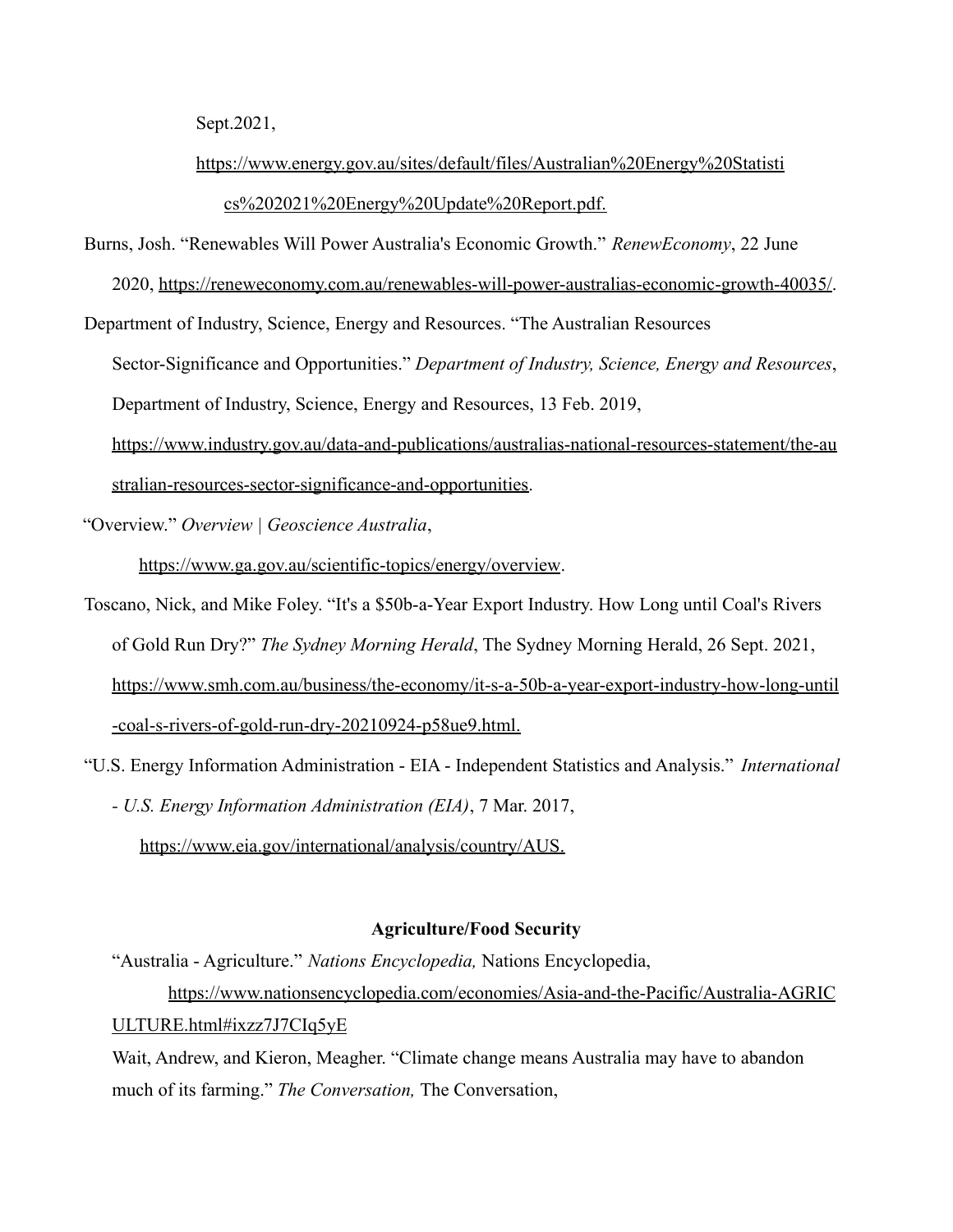https://theconversation.com/climate-change-means-australia-may-have-to-abandon-much -of-its-farming-166098

Cooper, Alexandra. "'Making Hay While the Sun Shines' for Australian Agriculture in 2022." *Food and Beverage Industry News,* Food and Beverage Industry News,

https://www.foodmag.com.au/making-hay-while-sun-shines-australian-agriculture-2022/ **Economic Development**

Council, Climate. "Costs of Climate Change Report - Home | Climate Council." *Climate*

*Council*,https://www.climatecouncil.org.au/wp-content/uploads/2019/05/Costs-of-climate

-change-report.pdf.

"Economy." *Central Intelligence Agency*, Central Intelligence Agency,

https://www.cia.gov/the-world-factbook/countries/australia/#economy.

"Natural Disasters Estimated to Cost Australia \$73 Billion per Year by 2060." *IAG Insurance*, 22

Oct. 2021,

https://www.iag.com.au/newsroom/community/natural-disasters-estimated-cost-australia-73-billion-year-2060.

# **Justice and Human Rights**

"About-the-Emissions-Reduction-Fund // ." *Clean Energy Regulator Crest*,

http://www.cleanenergyregulator.gov.au/ERF/About-the-Emissions-Reduction-Fund.

"Australia Will Fund a \$500m Climate Change Package for the Pacific, PM to Announce." *The*

*Guardian*, Guardian News and Media, 12 Aug. 2019, https://www.theguardian.com/world/2019/aug/12/australia-will-fund-a-500m-climate-cha nge-package-for-the-pacific-pm-to-announce.

"Climate Change-Reducing Australia's Emissions." *Home – Parliament of Australia*,

CorporateName=Commonwealth Parliament; Address=Parliament House, Canberra,

ACT, 2600; Contact=+61 2 6277 7111, 11 May 2017,

https://www.aph.gov.au/About\_Parliament/Parliamentary\_Departments/Parliamentary\_Li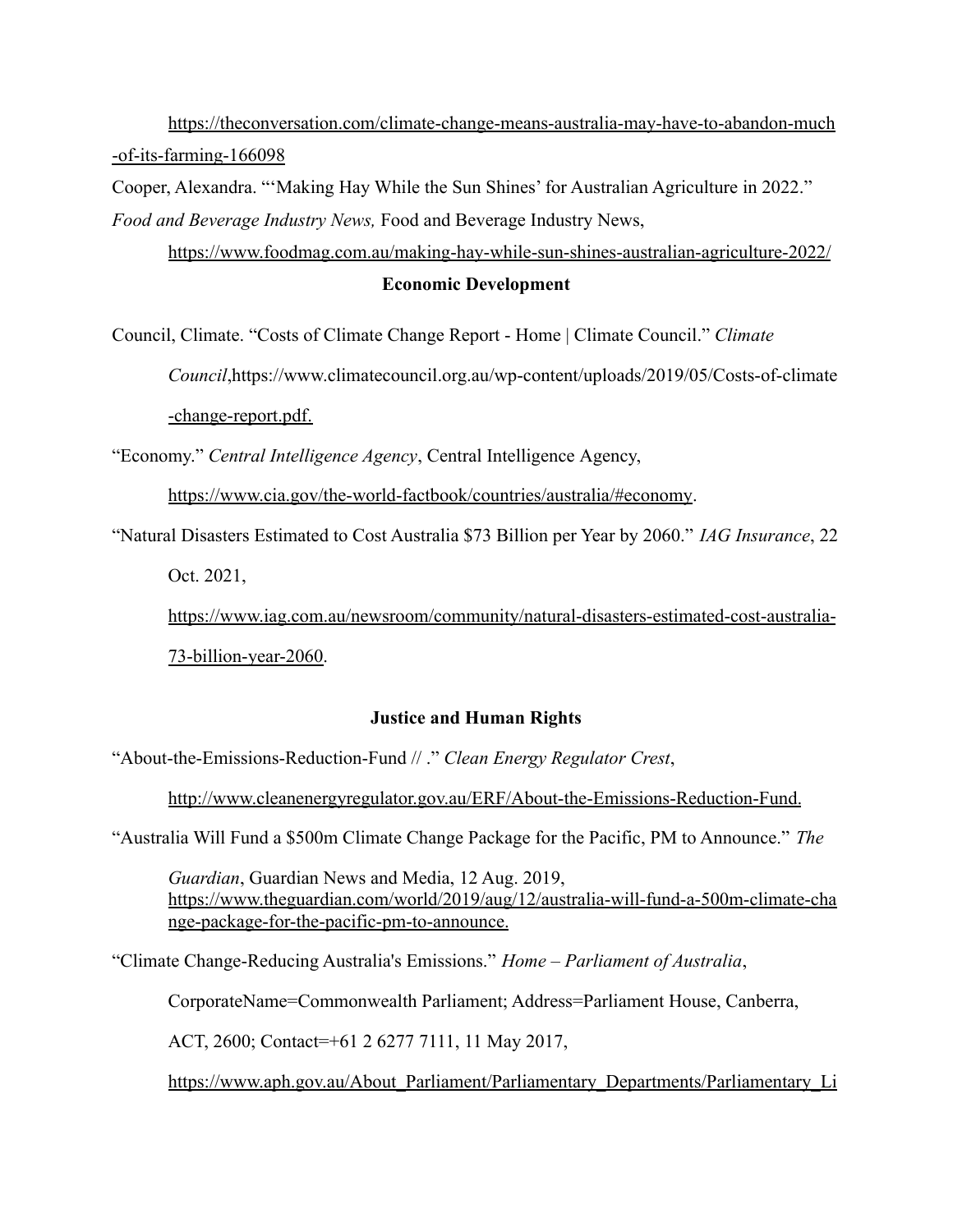brary/pubs/BriefingBook45p/EmissionsReduction.

Department of Industry, Science, Energy and Resources. "Policies and Initiatives." *Department of Industry, Science, Energy and Resources*, Department of Industry, Science, Energy and Resources, 6 Mar. 2022,

https://www.industry.gov.au/topic/policies-and-initiatives#emissions-reduction.

Department of Industry, Science, Energy and Resources. "Supporting Climate Action in the Indo-Pacific Region." *Department of Industry, Science, Energy and Resources*, Department of Industry, Science, Energy and Resources, 31 Oct. 2021,

https://www.industry.gov.au/policies-and-initiatives/international-climate-change-commit ments/supporting-climate-action-in-the-indo-pacific-region.

"Impacts of Climate Change." *The Australian Museum*,

https://australian.museum/learn/climate-change/climate-change-impacts/#:~:text=Impacts %20of%20climate%20change%20in,and%20threaten%20housing%20and%20infrastruct ure.

"Migration Data in Oceania." *Migration Data Portal*,

https://www.migrationdataportal.org/regional-data-overview/oceania.

"Migration, Australia, 2019-20 Financial Year." *Australian Bureau of Statistics*,

https://www.abs.gov.au/statistics/people/population/migration-australia/latest-release.

- "North Pacific Australia's Commitment to Strengthening Climate and Disaster Resilience in the Pacific." *Australian Government Department of Foreign Affairs and Trade*, https://www.dfat.gov.au/about-us/publications/north-pacific-australias-commitment-to-str engthening-climate-and-disaster-resilience-in-the-pacific.
- Su, Yvonne. "UN Ruling on Climate Refugees Could Be Gamechanger for Climate Action." *Climate Home News*, Climate Home, 4 Feb. 2020,

https://www.climatechangenews.com/2020/01/29/un-ruling-climate-refugees-gamechang